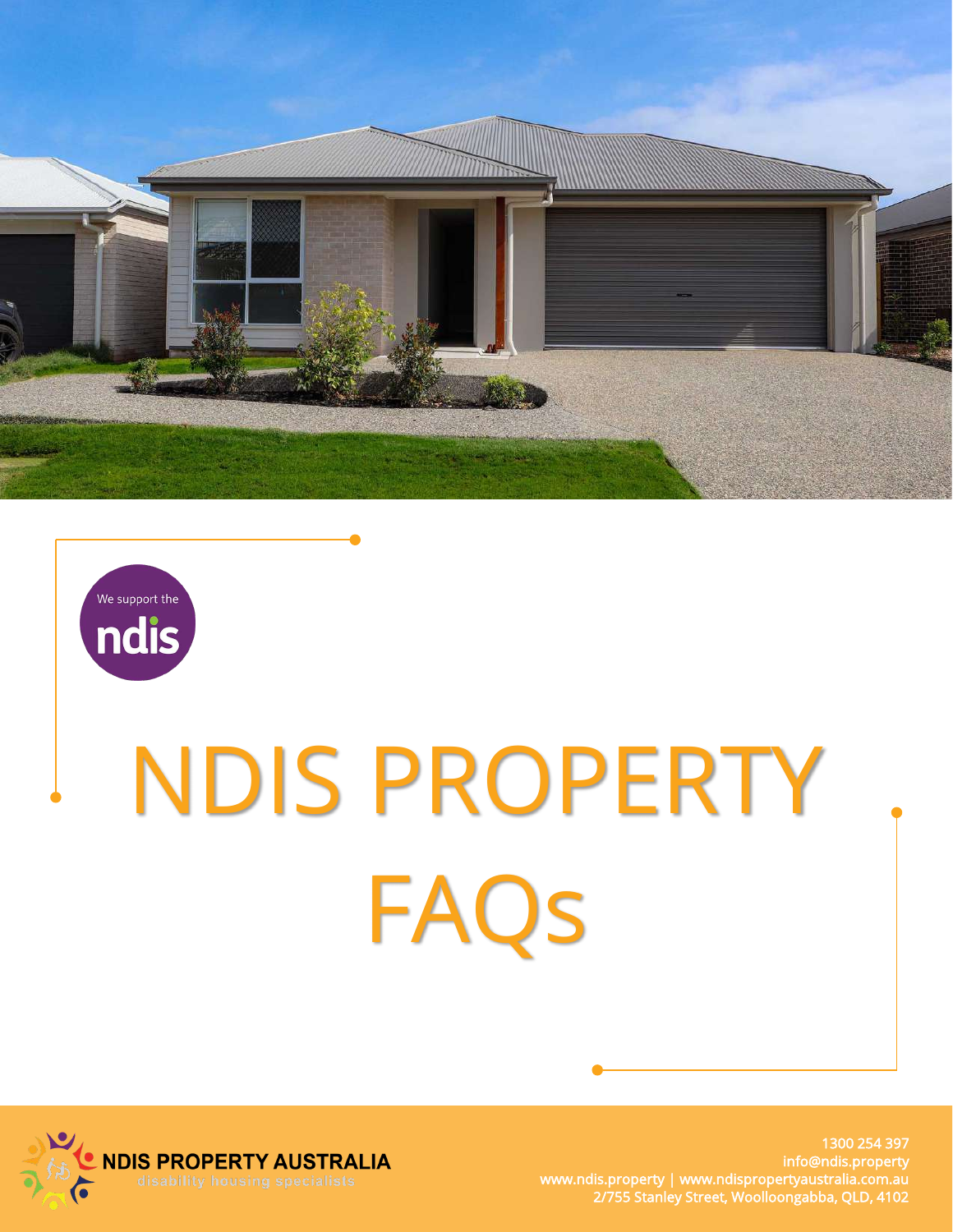# GENERAL FAQS

#### What is the NDIS?

The National Disability Insurance Scheme is a government initiative implemented to provide financial assistance to hundreds of thousands of Australians with a significant and permanent disability and their families and carers. The NDIS is designed to assist people with disabilities to live more independently.

#### What is an NDIS Participant?

A 'Participant' is a person with a disability who has been accepted into the National Disability Insurance Scheme and receives funding to purchase supports and services that will help them achieve their goals.

#### What is an NDIS Provider?

A 'provider is a person or business, registered with the NDIS to offer supports and services to a Participant.

With respect to SDA, a SDA Provider will hold a head lease with the government and a lease with the property owner. The provider acts as the 'Property Manager' and sources participants.

#### What is SDA?

Some Participants in the NDIS will receive funding for SDA. SDA stands for 'Specialised Disability Accommodation' and is a system created under the NDIS for people with high support housing needs to ensure they are able live independently and also receive support they require whilst at home in specially designed or adapted homes to help deliver their support needs. The funding for SDA housing has been allocated to allow these Participants to live seamlessly in society, relieving pressure on nursing homes and aged care facilities as well as families who have been supporting their loved ones in the family home but are finding it increasingly difficult to do so in homes that are inadequately designed to suitably house Participants with very high support needs.

#### What is SIL?

Supported Independent Living (SIL) is help or supervision with daily tasks to help a Participant live as independently as possible, while building skills.

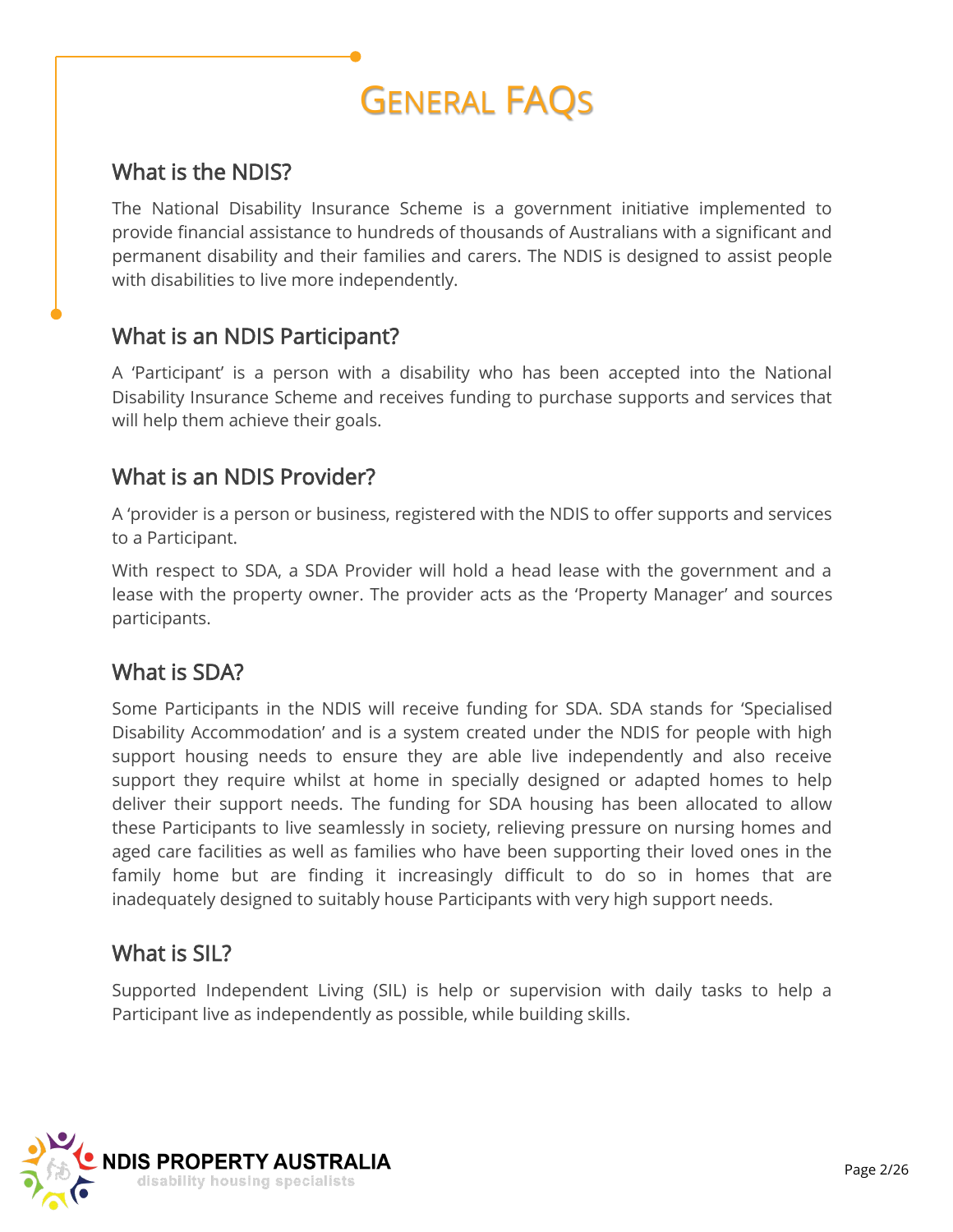#### What is the difference between SDA & SIL

Supported Independent Living (SIL) is funding for the support or supervision of daily tasks to live independently. Specialist Disability Accommodation (SDA), on the other hand, is the 'bricks and mortar' component - funding for housing for people with disability who have severe functional impairment or highly complex support needs that require specialist housing alternatives.

# Can you have SDA without SIL?

The NDIS recognize that most people who need SIL are able to live in an ordinary home that is already available and does not need modification. Most people who will have SIL approved as a reasonable and necessary support in their plan will not need SDA.

#### What is RRC?

This is a Reasonable Rental Contribution (RRC) paid by the tenant, capped at 25% of the base rate of the Disability Support Pension and 100% of any Commonwealth Rental Assistance scheme. This is the same for the participant no matter where they live; it is approximately \$9,700 p/a per person.

# How do I receive my payments from an SDA Investment Property

The SDA payment from the NDIS is a standardised annual amount calculated based on the dwellings location, size and level of accessibility. This is on a per tenant basis.

Payments for a SDA property are paid through differently to that of a non SDA property. Your rental payments will be paid to you from SDAMA at the end of each calendar month. Each Tenant's payment is made up of 3 parts;

- Reasonable rent contribution (RRC): (25% of base disability supplement) Paid Fortnightly by the participant (tenant)
- 100% Commonwealth Rent Assistance Paid Fortnightly by the participant (tenant)
- NDIS SDA Payment (Refer to the NDIS SDA Schedule) Paid Quarterly in arrears

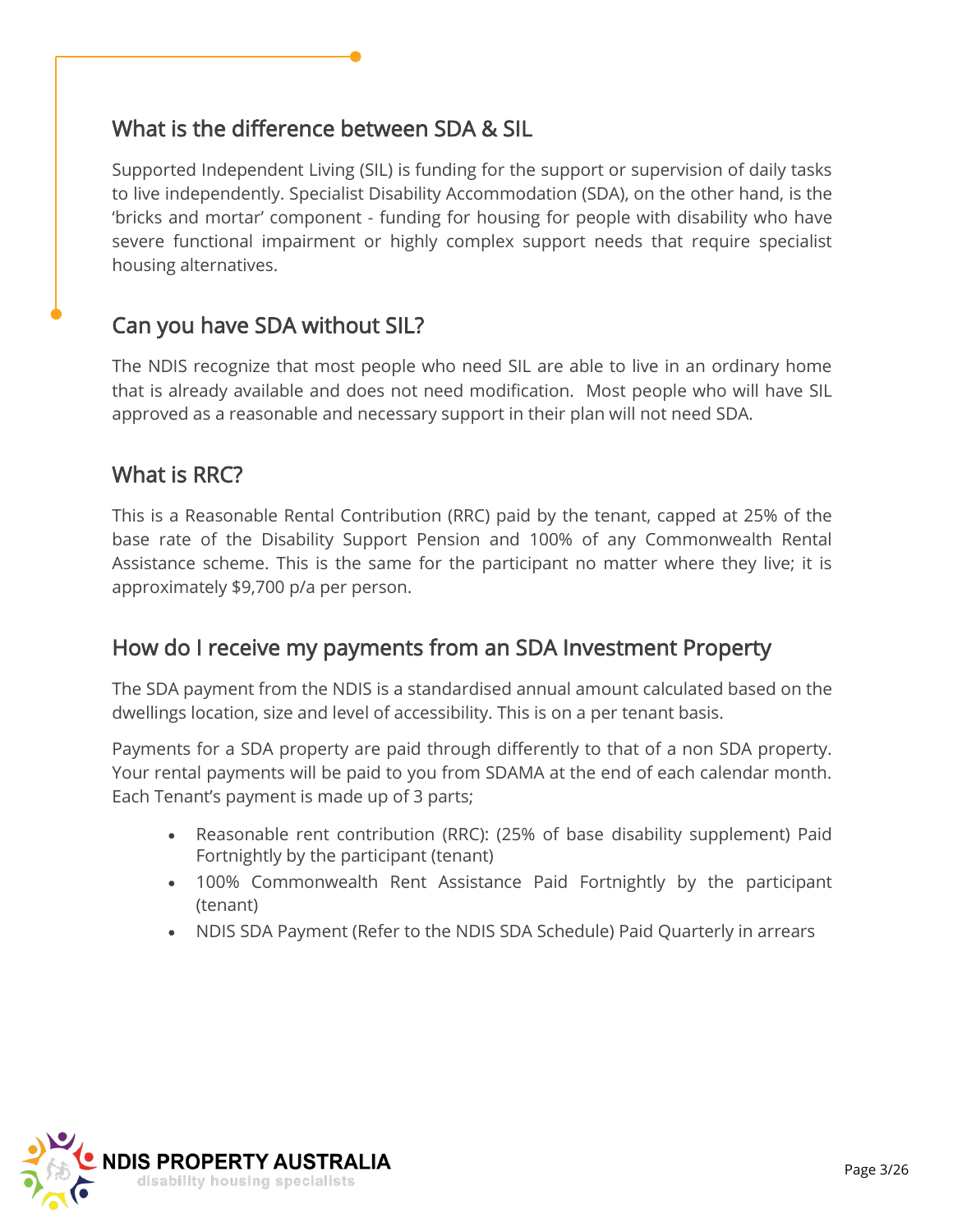# Who qualifies for SDA Funding and Accommodation?

The NDIS (National Disability Insurance Scheme) provides the SDA funding for people whose disability or ongoing very high support needs require special accommodation which enables them to receive housing, care and onsite support by their carer.

There are 4 levels of NDIS SDA homes each designed for a different level of disability and care:

- Improved Livability built to LHA Silver Level
- Fully Accessible built to LHA Platinum Level
- Robust built to LHA Silver Level
- High Physical Support built to LHA Platinum Level

# What is the Shortage Of Suitable Housing for NDIS Participants requiring SDA?

There is a huge shortage of suitable accommodation currently available for NDIS participants. Recent government estimates are that in addition to the 17,500 people already residing in SDA housing, a further 33,200 people may require SDA. Of these, 6,200 people are currently residing in aged care facilities despite being under 65 years of age! Furthermore, another 4,000 participants who are currently in SDA legacy housing will need their existing home replaced by new stock in the near future.

#### Is the SDA Funding Here to Stay?

Yes. The SDA funding under the NDIS is a legislated commitment of Australia's Commonwealth, State and Territory governments, set out in the NDIS SDA Rules (2-18) under the NDIS Act 2013. This legislation provides the foundation for government's longterm and firm commitment to SDA funding under the NDIS. Beyond the legislative commitment, SDA funding enables eligible participants to achieve better outcomes while representing value for money for the NDIS saving the government and taxpayers a lot of money otherwise spent on accommodating the applicants themselves.

# Can the Govt cut or reduce the NDIS payments mid-way through the 20-year term?

There's a bipartisan agreement that's been signed off by all the parties in Canberra – the scheme has a 20 year timeframe of NDIS Certification. All the States and Territories also are unified in this program to ensure federal funding goes where its supposed to go.

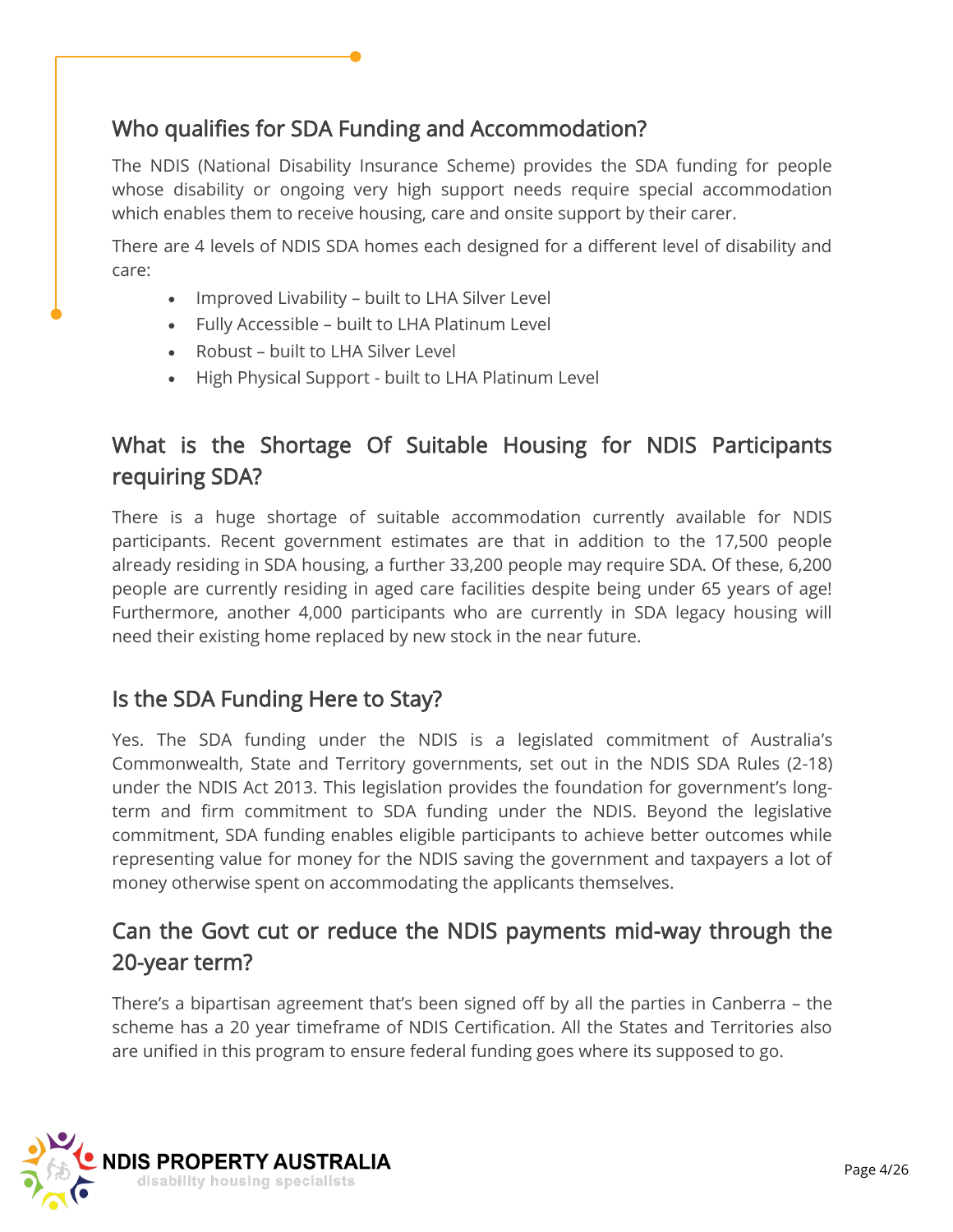#### Why is there a Government initiative?

The SDA policy is an ambitious initiative requiring \$5Bn to build housing. Government cannot achieve this and thus launched the \$700M a year NDIS Scheme to create an investor and user driven market. Empowering people with disability to decide where they live and who they live with. The package of support includes annual funding to pay for the cost of their housing where the participant has a separate amount in their package to pay for their attendant care support needs to live independently in our communities. It is anticipated that the SDA pricing and framework will continue for 20 years, after which your property will revert to the general market.

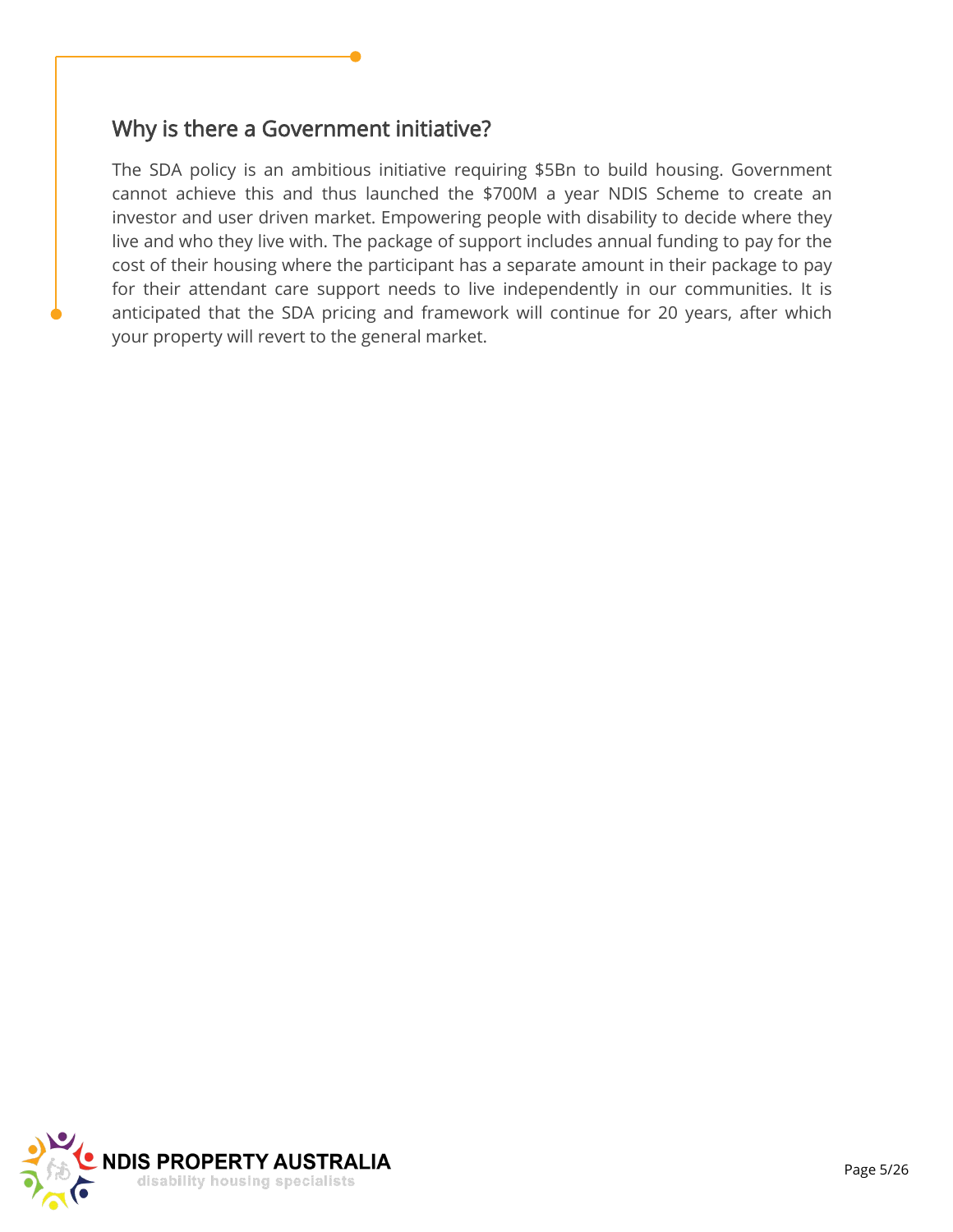# BUILDING/INVESTOR FAQS

# How does the NDIS help Property Investors

The The NDIS's SDA funding scheme will provide accessible housing for those Australians with a disability who require specialised housing. Housing is delivered through an ongoing subsidy for people with a disability to access housing.

Before NDIS was implemented, the funding for housing people with disabilities mostly came from governments or non-profit providers using upfront capital grants. As banks have started to become lenient and are lending to finance SDA projects, there is a growing appetite among investors for investing in SDA housing projects.

Out of the 466,000 participants in the NDIS, an estimated 30,000 of them qualify for SDA.

Currently there are around 14,000 people in accommodation that is inappropriate for them, because it doesn't meet their needs, they are isolated from the community, and they really have no choice. These 14,000 are likely living in residential aged care, government housing, hostels or with family in unsuitable situations (inappropriate design, living with aging parents, etc).

Additionally, there is a need to replace existing old homes with contemporary SDA. This means the real demand for new housing could be considerably higher than 14,000 places over the next 10 years, as current SDA tenants in basic and legacy housing look for alternative housing

The Summer Foundation estimate that there will be considerably more people who will come out of the woodwork and join the NDIS program.

Sadly, only around 1800 places were created in the past 12 months (2020). There is an incredible need and a chronically short supply.

The SDA scheme is designed to address the massive under supply. Demand is not the problem here, and if you can build the right home for the participants, then your property will not face the problem of vacancy.

Furthermore, the government wants to motivate private investment of \$5 billion to encourage the build of brand-new residential properties built for inclusion in the scheme. The government has committed \$700M per annum in the SDA scheme funding from the overall NDIS budget of \$22B planned over 20 years.

Your investment property not only provides rental income for yourself, but it provides the perfect home for Australians with disability – moving them out of inappropriate aged and other institutionalised care and place them in suitable housing. This is a perfect example of 'Impact Investing' – a win-win situation.

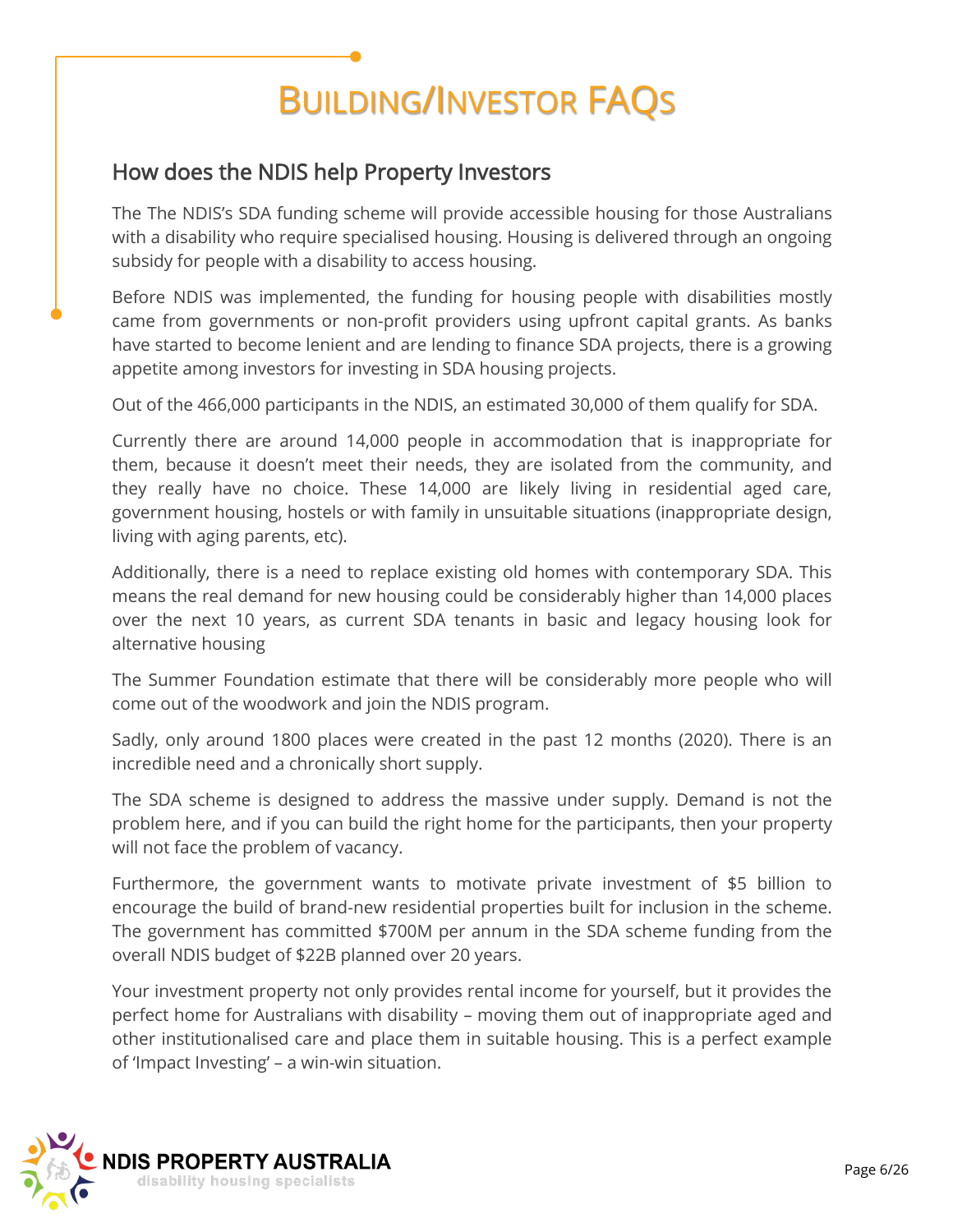# How does my investment help?

You enjoy a combined revenue from SDA payments, Reasonable Rent Contributions and then the proceeds from the sale value of the property when you choose to sell. The housing market is developing for people with disability accommodation needs and is highly underfunded. The NDIS is radically transforming thousands of lives for the positive in an inflexible market where these consumers have limited choice. It is a planned shift from segregated and institutional disability housing and a major move towards genuine choice and community inclusion through NDIS SDA property. It is transformational for a person with disability. It is also a "feel great" investment for you, the investor, making it an ethical investment.

#### What makes SDA Property Investment appealing?

The approach to SDA funding has been to make investing in accommodation designed for NDIS participants both commercially viable and attractive for investors.

A summary is as follows:

- The NDIS is attractive to investors who want a long term, steady income, while receiving market-beating yields.
- NDIS properties are being built in high demand areas where clients are already investing.
- Gross rental yields of up to 25% on the high end, and 10% gross yields on the low end. However after costs, investors should expect an average 8-15% pa net return just to be conservative, as it depends on many factors.
- Prices start from around \$500K, and can range up to \$900K, as a ball-park figure. It all depends on land prices in the area selected, and the inclusions required for the different category of participants living within the SDA home.

#### How is the build quality?

There are different builders building NDIS SDA Homes and there is no official building standard. A good builder will provide a quality home which is compliant with current NDIS SDA built to Livable Housing Australia (LHA) standards. It takes around 10-12 months to build a NDIS SDA approved home (depending on in which State and weather). There are Builder's warranties provided on structure for 6 years and other build warranties and guarantees as per any other property.

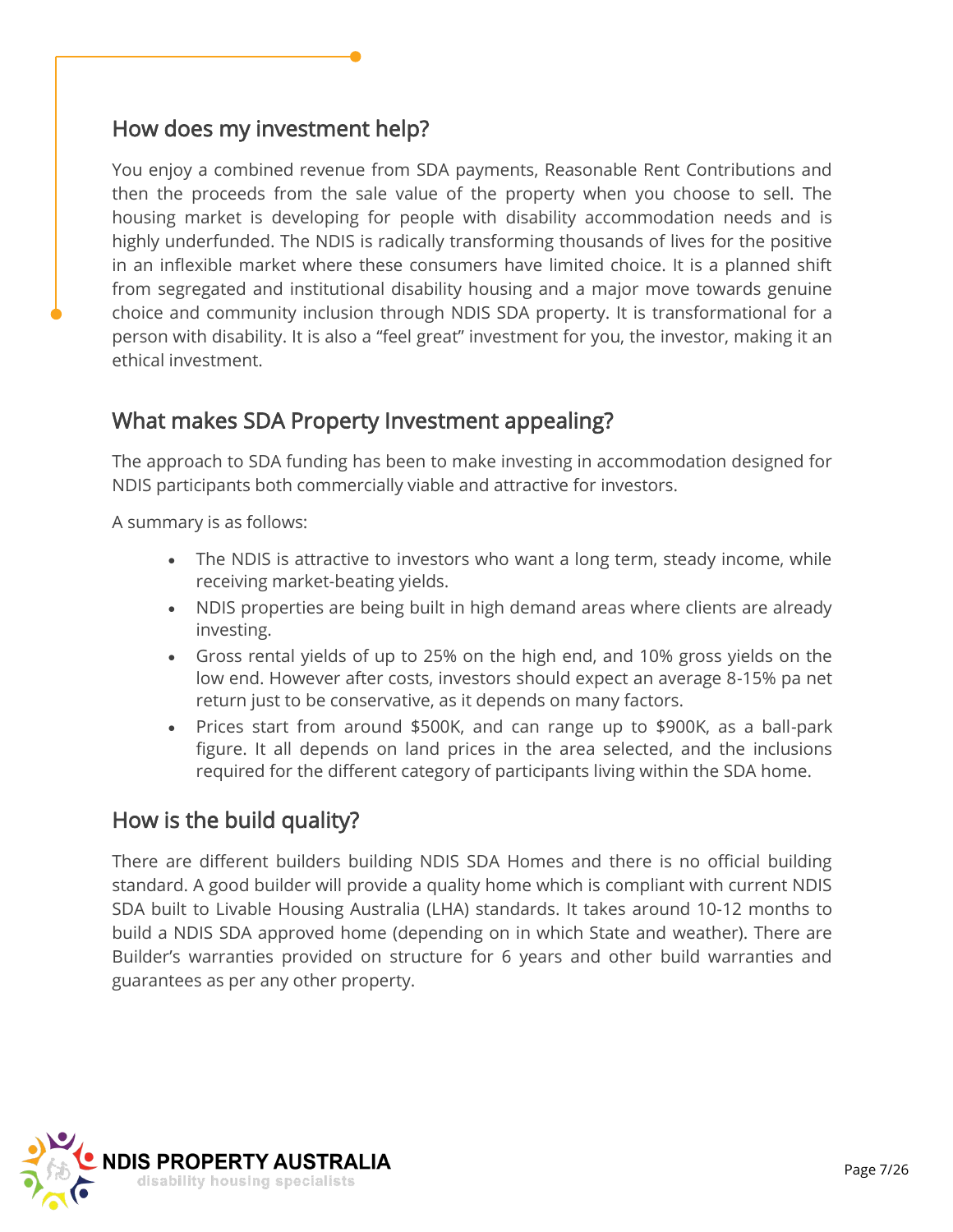# Where can I build an SDA home?

The land and location must meet SDA requirements, so not just any block in any location will be suitable. The land must have no more than a 7-degree slope to the road to be approved.

Proximity to transport, shops, entertainment and other essential services is critical to enabling people with disability to easily leave their homes and live a meaningful life. When investing in a NDIS home, ensure they are within close proximity to amenities such as health care, employment hubs and transport. We ensure our SDA House & Land packages are being built where the highest demand is.

# Where are your NDIS SDA homes located?

Currently, we work predominantly in SE QLD, due to the restrictions of Covid-19 with border restrictions etc. In the long term, we hope to have a variety of locations around Australia to present to investors and thereby participants for their SDA requirements. Our properties are spread between regional and more central areas due to the demand for disability housing. We are taking a cautious approach to housing placement, fully aware that we don't want to see an oversupply of property in any area. Once we have placed tenants in our current supply of properties, we will then continue to work with Service providers, to create an ongoing balance between supply and demand.

# Why are SDA homes more expensive to build?

In order to meet stringent requirements under NDIS guidelines, the homes include many features the house next door will not have and thus present as a higher cost to build. These homes need to have a larger floor plan for ease of mobility, depending on the category of SDA (Robust or High Physical support etc) the homes have to include materials sound enough to withstand damage from wheelchairs or movement etc and thus require stronger materials for floors and walls etc. Some of the categories require full home automation for lights, curtains, windows and doors. Each build is customised and not cookie cut like most new builds built by volume builders. Material is not purchased in bulk as done with volume builders and thus also costs more. Based on requirements, materials used, customisation, automation, floor plan size etc the cost per square metre in no way can be compared to the new home being built next door.

#### Are these new SDA homes overpriced?

The answer is yes and no and maybe, depending on how you view it and who you talk to. Sometimes it is true, however more often than not the issue is that properties are over capitalised for a certain area. If you build an \$750,000 SDA home in a suburb full of \$600,000 homes you will definitely have problems with your valuation being short.

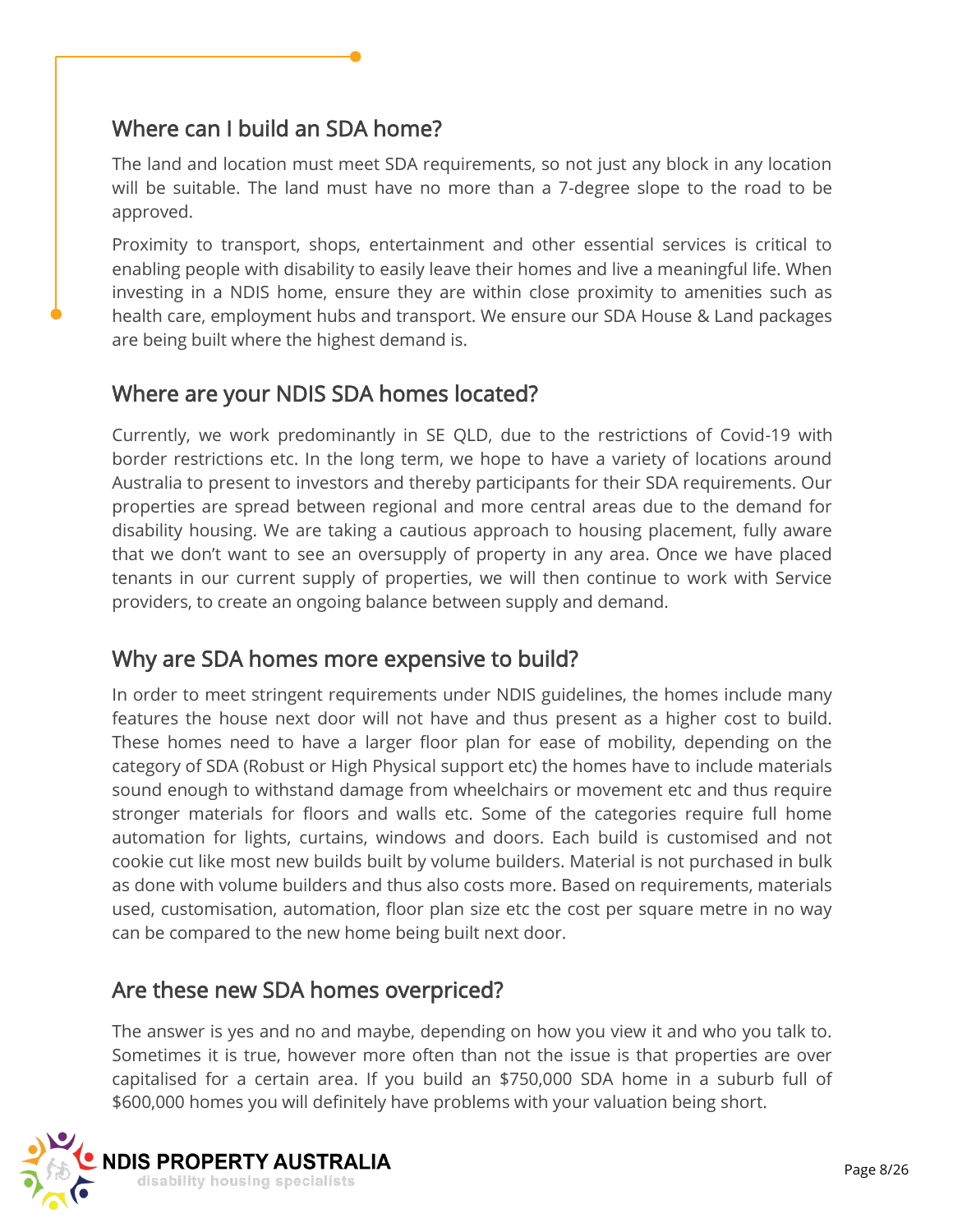Factors which affect the valuations are: the size of the home being too large, or the land price is way too expensive given the demand right now in certain areas, and the fact that these homes may have a lot of special features and that naturally pushes up the cost.

We know of builders who are thinking of doing very high custom builds which aren't necessary, just because the SDA provider wants the "bells and whistles" plus gold plated toilet seats (kidding!). The problem is that these features push up the cost of the build but make zero difference to its valuation, and as a result the valuations come in lower than expected. We advise investors to allow for a 15-20% discrepancy in the valuation, and thus it is recommended that investors have cash or equity of around \$250,000 – \$350,000 (for a 20% deposit + valuation shortfall + SDA provider costs + loan repayments during construction). In addition, the lender will calculate the serviceability of the investment property based on a market rate of 4%-5% pa rental income, not the expected rental return forecast. This also plays a part in their calculations in valuations because their job is to protect the lender and the mortgage insurer, not the borrower.

# What is the time frame to build a SDA Home?

It used to be 6 months, but since 2021, we now see 9 to 12 months as the norm for construction. When taking into account council delays, supply chain issues, construction worker shortages, the Christmas period and weather delays, a 14 to 16 month project turn around time is to be expected, from day one commitment of an EOI, if working with titled land.

- 14 to 16 months for titled land
- 18 to 20 months for untitled land
- This always depends on the location

# At what stage is my property eligible for enrolment?

Under current NDIS SDA policy, the enrolment application commences as soon as you have received the certificate of practical completion from your builder, and we are in receipt of the required documentation. New policies are being introduced throughout the year and we will hopefully see the introduction of pre-certification of SDA dwellings. (This is a pre enrollment approval pending completion of your build as per requirements of relevant codes and NDIS SDA requirements).

#### Is there a builder's warranty for the property, and if so, how long?

Yes, each home is offered a 6-year structural builder's warranty dated from practical completion. This warranty covers structural items and faults of original workmanship.

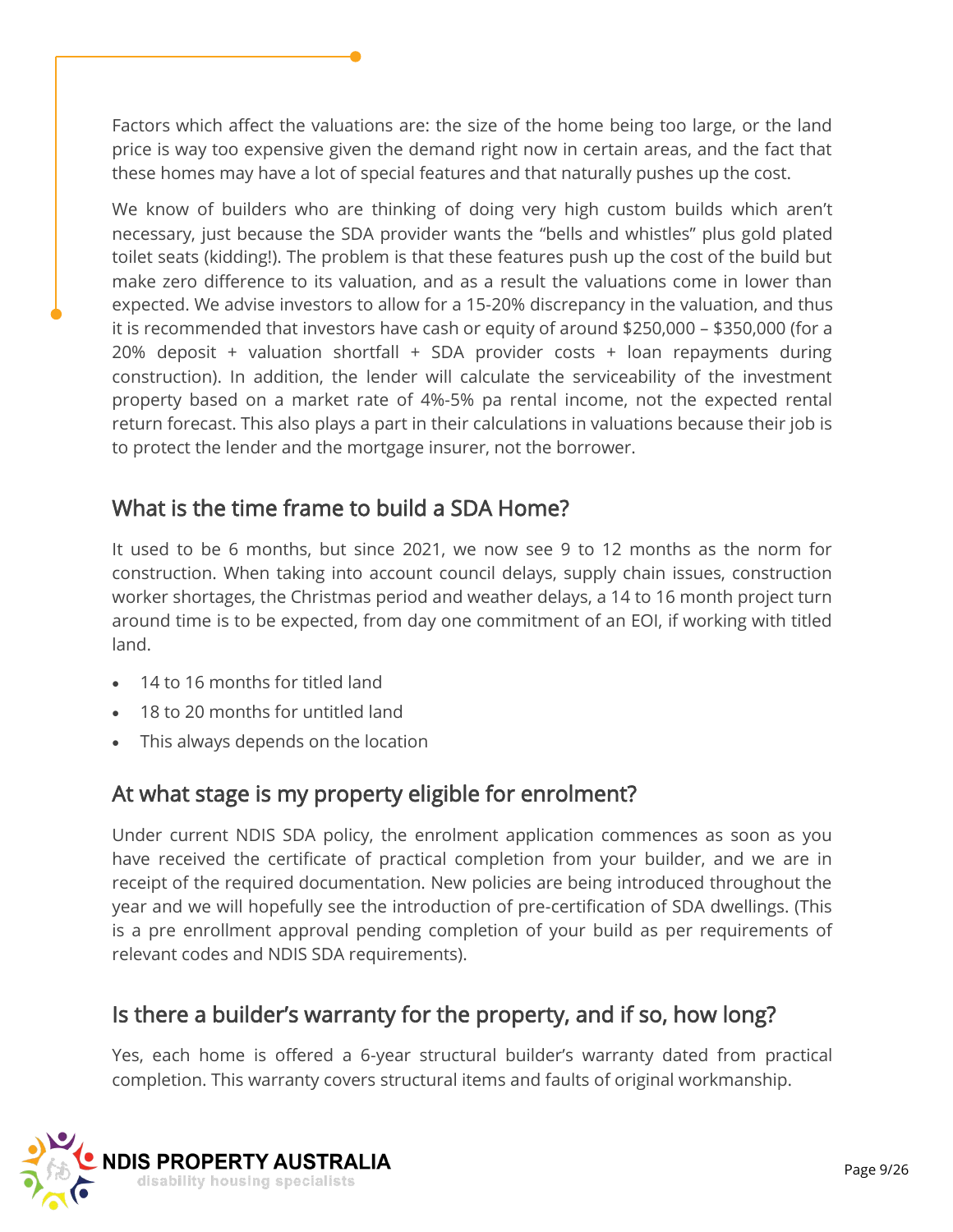# Is there an expected warranty for fixtures and fittings?

There is a 12-month maintenance period on build so any maintenance issues or defects that come to light within this period are the responsibility of the builder to fix and repair, at no additional cost to you. Fixtures and fittings are covered by the manufacturer's warranty applicable to each item e.g. Oven and cooktop.

#### When does SDA certification/compliance happen?

Compliance is checked at several stages throughout the process.

1. At the plan stage

Before committing to the land and build contracts, the package goes in for initial certification with the SDA certifiers. This then goes into local council for Building approval like a normal house build.

2. At the frame stage

The certifier will come to the site to ensure that the approved plan is matched.

3. At completion.

Final certification will happen when the home is at Practical Completion. This process ensures that the investor will be able to receive SDA funding. Without certification the house will never be able to have NDIS/SDA tenants and therefore will not receive the high returns

#### What is an accredited SDA assessor?

The Specialist Disability Accommodation (SDA) design standards released on October 25th 2019, superseded the Livable Housing Design guidelines that SDA had been based on until then.

The release of the standards means that from 1st July, 2021, all applications to enrol a dwelling for Specialist Disability Accommodation (SDA) will be required to include a certificate from an Accredited SDA Assessor.

SDA assessors will as a part of the certification process, nominate the Design Category the dwelling satisfies based on the Design Standards.

The new Design standards mandated SDA assessors can be 1 of 4 professions:

- Builder surveyors
- Architect
- Occupational Therapist
- Access Consultant

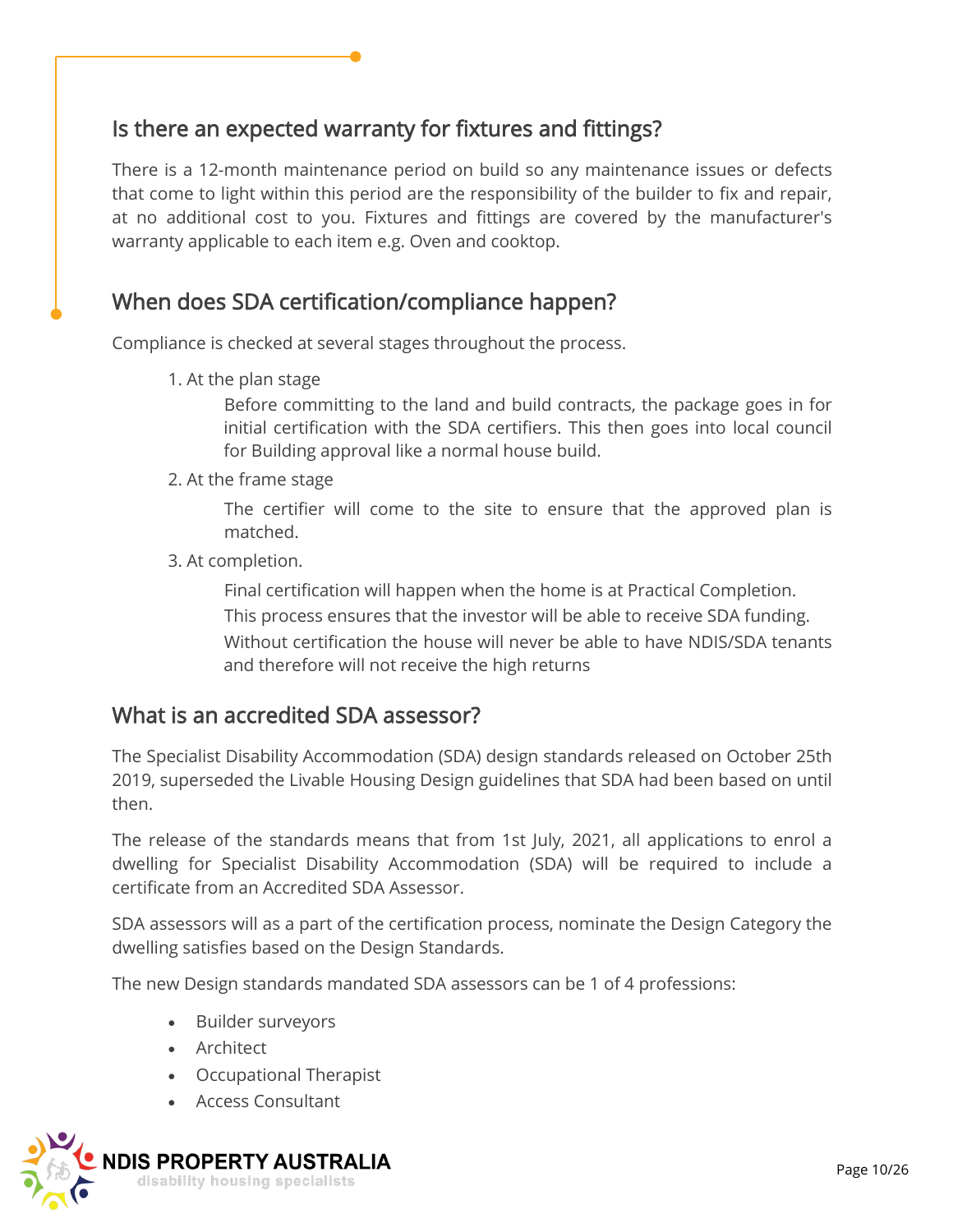# Do you ever build High Physical Support homes and can I get all Participants as High Physical Support Category?

Yes, the builders we work with will have High Physical design as well as the other variety of different specs and design layouts for the other categories.

No, we cannot be sure of who the participants will be that ultimately live within your property. Even though a High Physical Support design is built, the participants may end up being "HIGH PHYSICAL SUPPORT" + "IMPROVED LIVABILITY" + "FULLY ACCESSIBLE" for a 4 bedroom house, with the 24/7 onsite carer (OOA).

We offer these homes to investors who fully understand the downside of these investments but are prepared to accept those for the higher cash flow they will get. The downside is that they are building a more bespoke home to allow for wheelchairs so the bathrooms, corridors etc. are a little larger than normal, which may not be seen as the same value as the house next door. These are still a relatively regular 4 bedroom home but as you'd imagine, you can notice the additional features on a casual inspection of the property and this may slightly impact the future sale value.

# Is it a complicated process once the house is built, or is it fairly passive?

The SDA provider is the company who is tenanting and managing the property. They handle everything. They do the monthly submission to collect the SDA payments according to the number of tenants you have and the payment category they are in. They also collect the Reasonable Rent Contribution (RRC) from the tenants. This is then forwarded to your account monthly (less their management fees). They also do the annual audit of the property that is required too but this is not an additional fee as it is covered by their management fee. Your experience of it is very passive, it's mostly hands free except for the annual rates and insurance bills etc. This is called 'armchair investing'. You sit back and let the professionals deal with all matters relating to your NDIS investment property.

#### Are these new SDA homes full turnkey packages?

Yes, they are finished and "ready to rent". Turnkey is a word too loosely used in the building world and can in fact represent a very low level of finish (i.e. no clothesline, mailbox, gardens etc.). The builders we work with have NDIS compliant inclusions that make sure that there is nothing else that is needed for the property to spend on. You of course get to go through this contract in detail with your lawyer during the cooling off period, just like you would for any property.

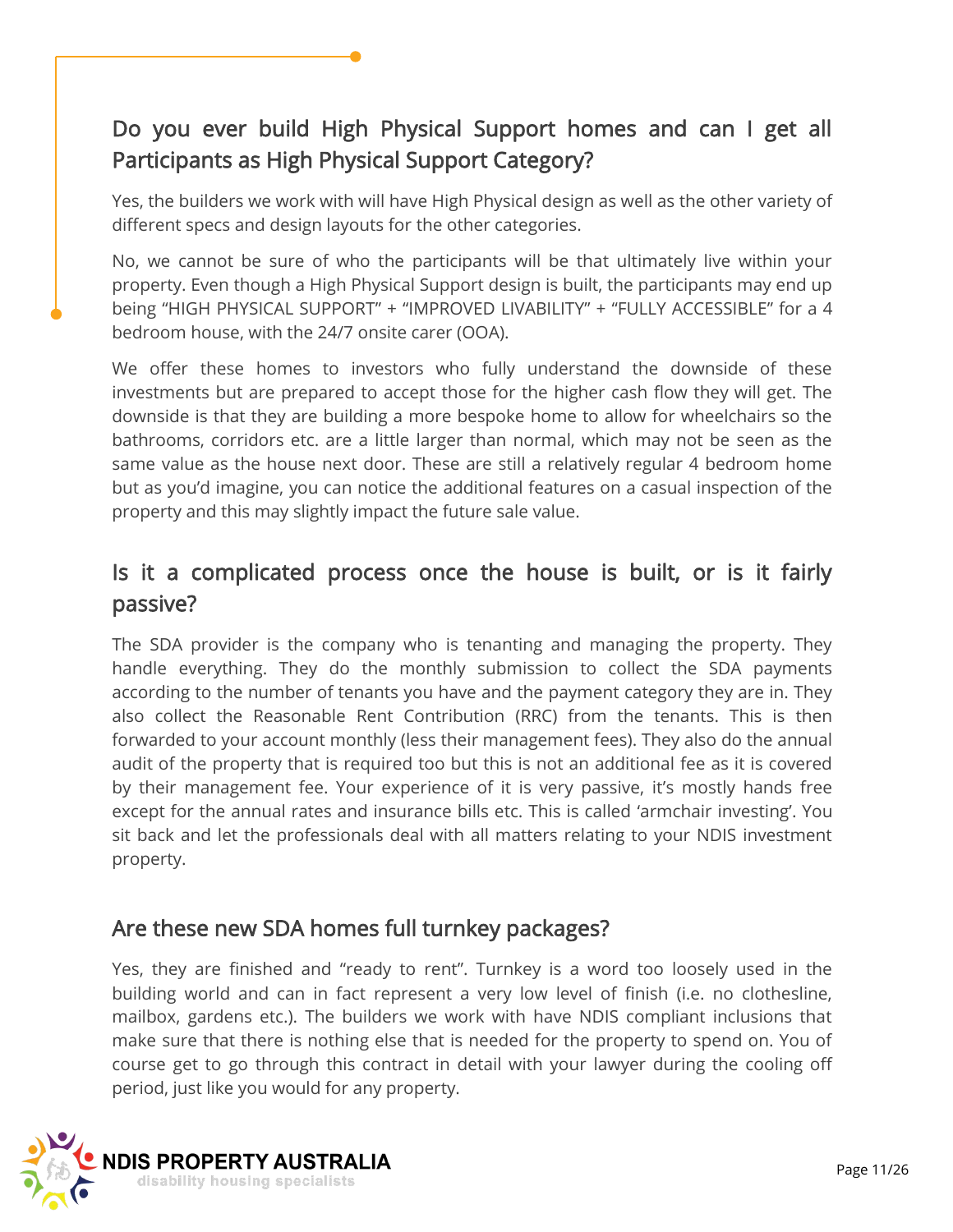# Is the land registered?

Currently, in most cases land is unregistered due to demand from first home buyers, but investors will know if it isn't the case. Since the HOMEBUILDER SCHEME was launched, all the home buyers are out in droves on land estates snapping up all available lots. This will continue to have an adverse effect on land availability over the coming months for all buyers, both investors and first home buyers, and thus we cannot predict that the packages we recommend for sale will be registered. We are seeing a delay of titles to land by around 3 to 6 months in 2021.

# Are there current delays in build times in 2021?

Yes, the building industry is going through a major challenge at the moment. Raw materials such as timber and steel are in short supply as well as workers for construction sites. This is causing delays in the completion of houses. Construction times which used to take 4-5 months, but are now taking 9-12 months.

# How has the lack of supplies and trades impacted pricing for building an NDIS SDA home?

The cost of building NDIS SDA homes has been steadily increasing during the second quarter of 2021. Timber has gone up by 18%. The cost of builds has been going up 10-15% and the margin for builders has reduced significantly. The biggest problem is that contracts signed by investors has locked in prices, but the construction of the home will occur over the next year, and increasing costs will cause problems with builders not making money, with building costs going up even after contracts have been signed.

#### What are the challenges with land supply in Australia at the moment?

In South East Queensland, recent internal migration of people from VIC and NSW has resulted in significant population growth - with 10s of thousands moving to South East Queensland in the past 12 months, partly due to Covid. Additionally, more than 200,000 expats returned from overseas since the beginning of the Covid pandemic, buying up property, significantly impacting the available land supply.

In 2020, the government's Home Builder Grant resulted in lots of First Home Buyers buying a lot of land, which combined with low interest rates resulting in a lack of land supply in the marketplace. In Victoria, land is in very short supply and there is a delay of 1- 2 years for land titles. In Brisbane we're now seeing delays of 6 months or more for land titles.

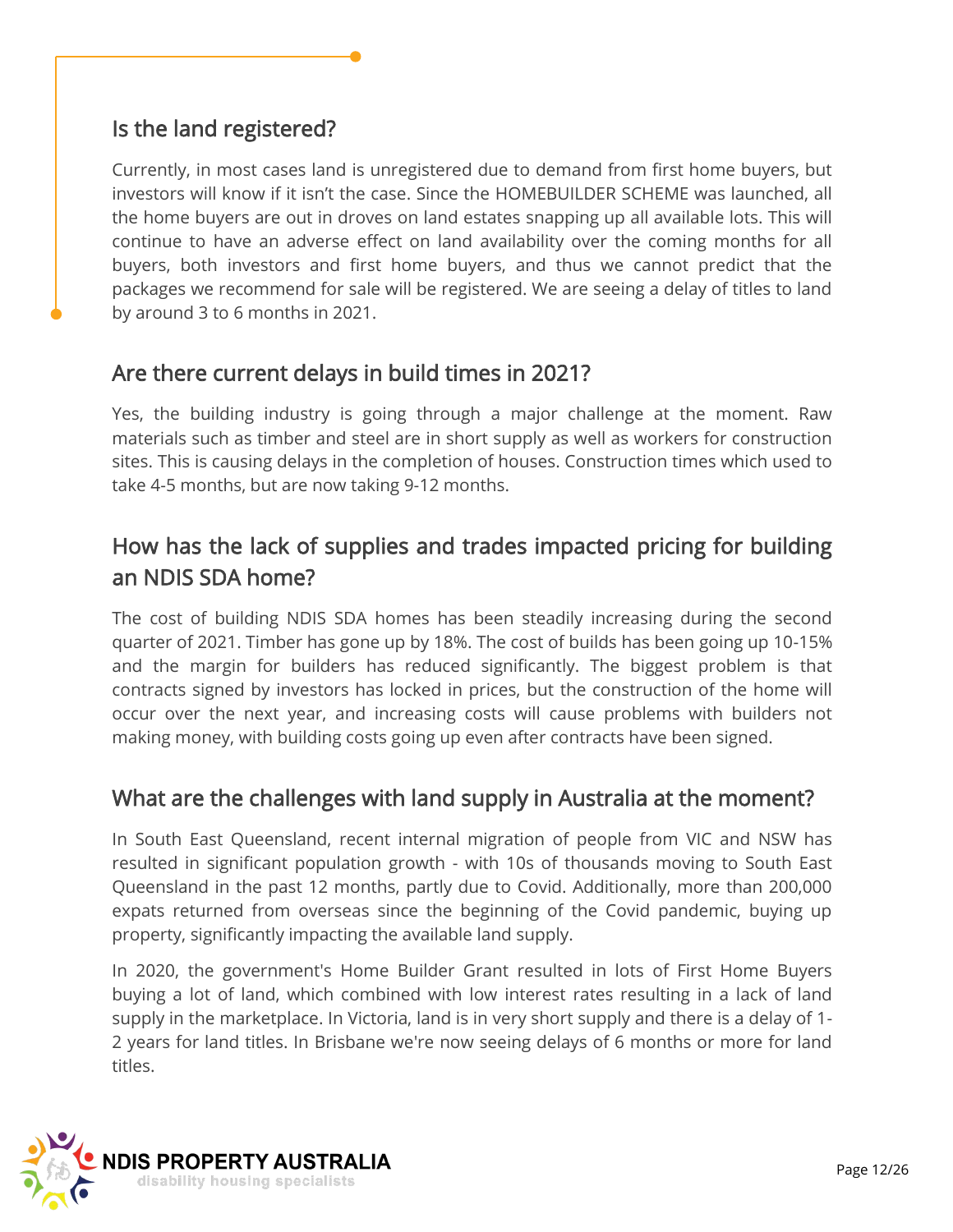High demand for house and land packages is creating a fast paced market with new land releases selling out in under a week. Developers now require pre-approval letters or a broker qualification letter with an EOI. In some cases, larger deposits of \$5,000 are now required

With the influx of owner occupiers in the market, developers are less interested in selling to investors and are favouring direct sales. It is therefore vital to act fast and to always complete everything on the EOI forms to ensure you don't miss out.

# What areas are you promoting for SDA?

We have House & Land packages as well as Units and Villas available, or coming soon in Brisbane, Melbourne, Tasmania and Perth and we have land also throughout Queensland in regional centres like Toowoomba, Cairns, Mackay, Hervey Bay and Townsville.

Land supply in Brisbane, Ipswich and the Gold Coast is very limited. Neither land developers, nor councils can keep up with approvals of land sites in South East Queensland and this imbalance of supply and demand of land will be the case for the next 2 years or so.

# Is it always possible to have participant led house packages to choose from?

Participant led strategy basically refers to packages put together by providers and builders which have participants (as tenants) ready for the particular house in the particular area for the package presented. This is the safest way for investors to move forward with an NDIS investment as the provider and tenants are already in place. All that needs to then be done is construction of the house.

This is rare as there are so many buyers who want to purchase a partipant led package and most of the time, investors would need to follow providers into certain areas where they have endorsed the location as a high demand area for participants with SDA funding. This is a provider led strategy.

# Is it possible to renovate an existing home to make it SDA compliant?

If you are considering renovating an existing property, you need to consider the following points:

- 1. The property needs to have been issued a certificate of occupancy on or after April 1st, 2016.
- 2. The refurbishment must meet the minimum requirements for the selected Design Category and

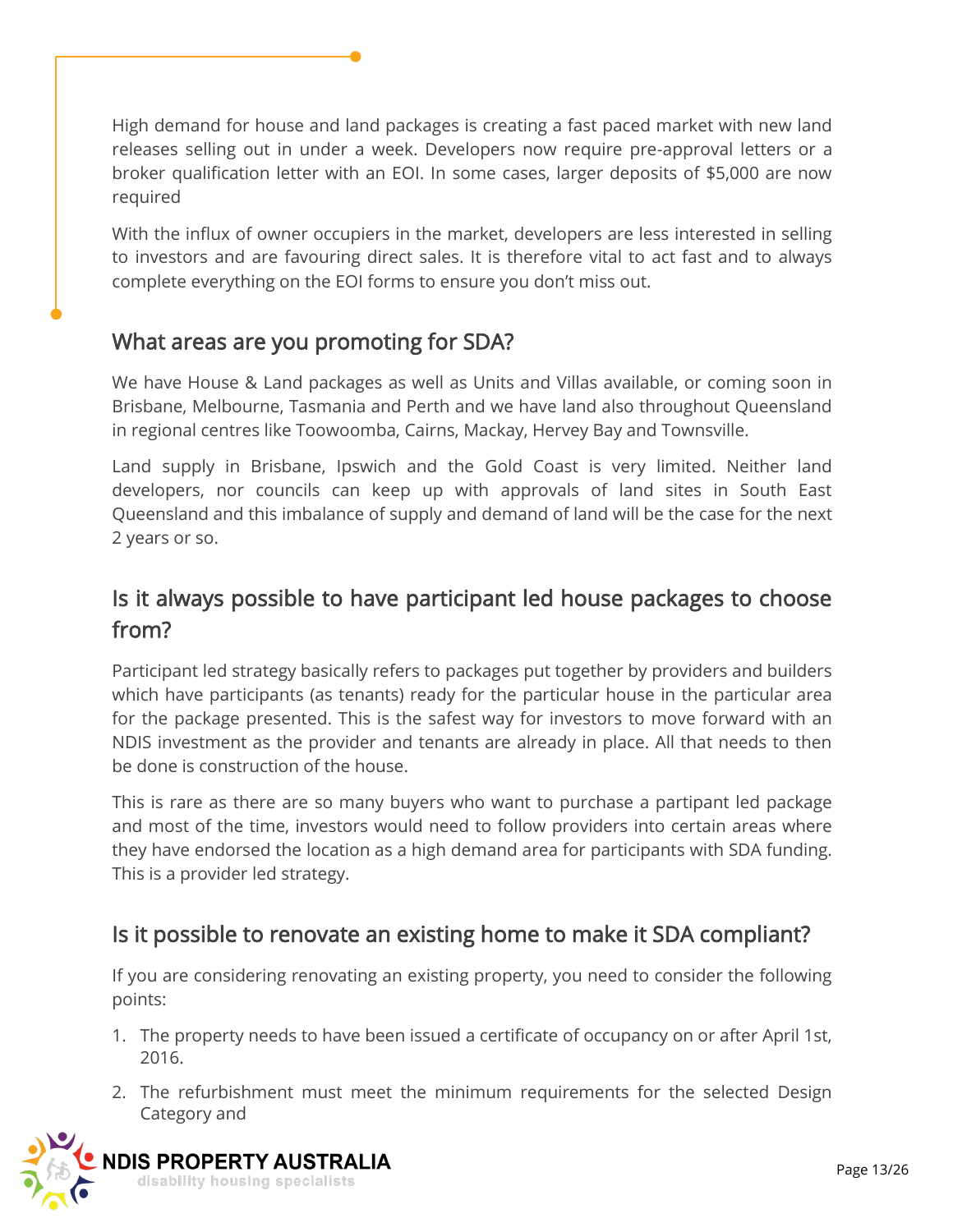- 3. The cost to refurbish or renovate the home must meet the minimum requirements in the [NDIS' Appendix F—Minimum Refurbishment Costs for New Builds](file:///C:/Users/debbi/Documents/Build New Homes/BuildNewHomes/Marketing/Brochures etc/NDIS FAQs/SDA-Appendix-F-–-Minimum-Refurbishment-Costs-for-New-Builds.png)
- 4. The required minimum costs to refurbish are high, making this option generally not financially viable.

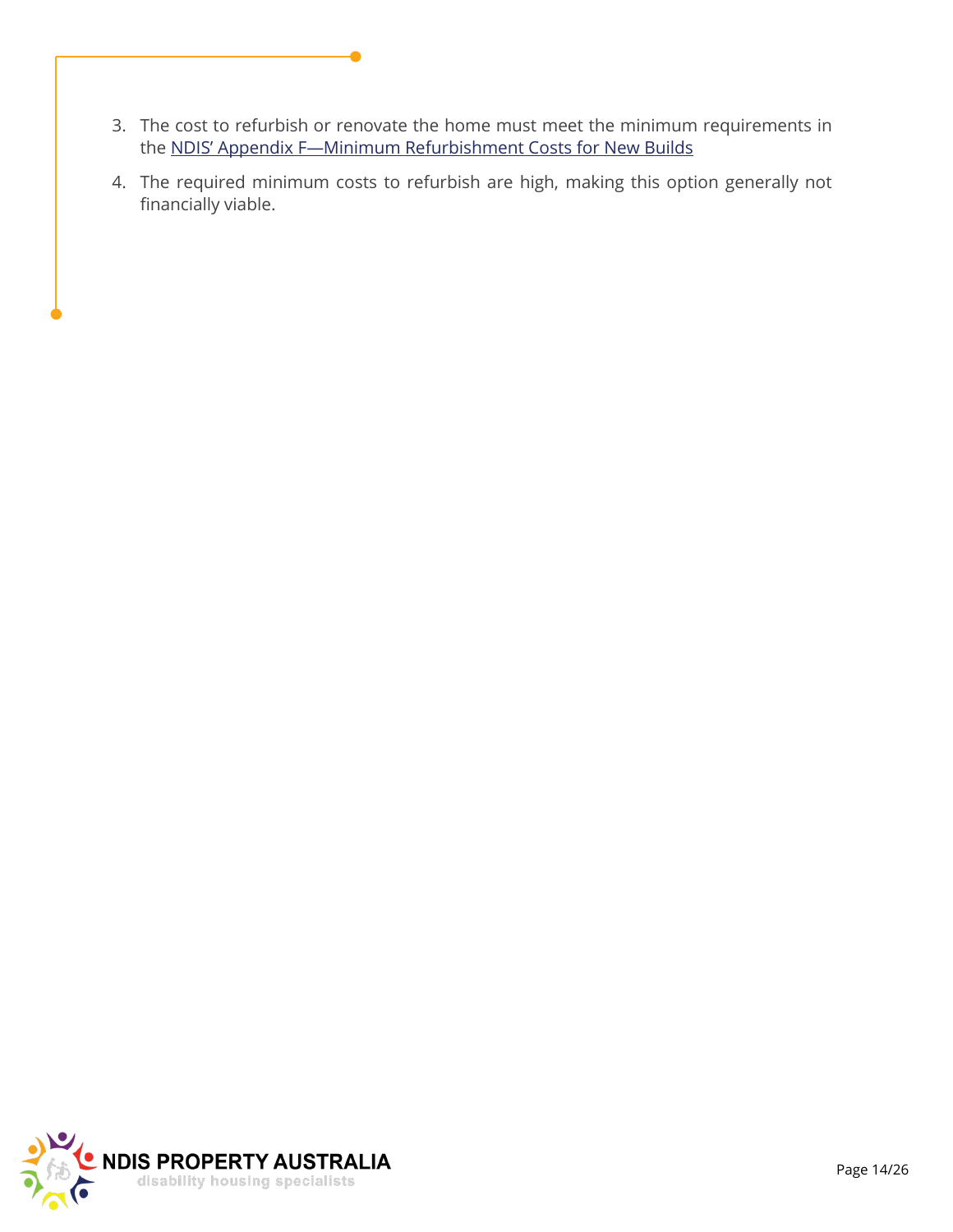# PROPERTY MANAGEMENT FAQS

# Who finds suitable tenants for each property?

We will refer clients to an appropriate Housing Provider to assist, however each investor is free to engage whichever Housing Provider they wish in order to procure participants for the home.

A SDA Provider, once engaged, will be the specialist property management firm that works with NDIS Service Providers in assisting their NDIS clients to apply for and be placed in suitable Specialist Disability Accommodation. This process starts as soon as the finance has been approved and prior to commencement of build, with the intention of having the property occupied as soon as possible after the property is completed.

# What is the length of a typical rental lease?

Initial leases will be for 12 – 24 months where possible, but once locked in, they've been considered as 'forever homes'. NDIS homes are built to a very high standard. They do not present as a hostel or over crowded old-style disability housing. These homes are built and designed to a high level, to accommodate and last.

#### Can you guarantee 100% occupancy?

While there is a massive demand and shortage, there is absolutely zero guarantee that anyone – the SDA Provider, the SIL Provider or the Builder – will guarantee you tenants. It's simply impossible to do that and anyone doing this is to be avoided.

However, based on research undertaken, many disabled SDA residents want to "stay for life", when they are in appropriate accommodation and our team have mitigated that risk as much as possible, thanks to the process of building the design of the home according to participants requirements in the area, and consulting with the SDA provider(s) as to whom they have on their waiting list for accommodation. Sometimes, we may only build once we have participants qualified and thus building to their specific requirements (custom build) but this will add much more money to the price tag. Then, and only then, is there is a very strong chance that the property will tenanted quickly after completion of the brand new house. The provider must be approved with NDIS, and the builder needs to be approved by NDIS, and the house package must be approved by NDIS. We are not going out to market to find a 'block of dirt' to get a house 'plonked onto it' just to leave it empty. That's not what we do!

When our team put a property together, the steps are:

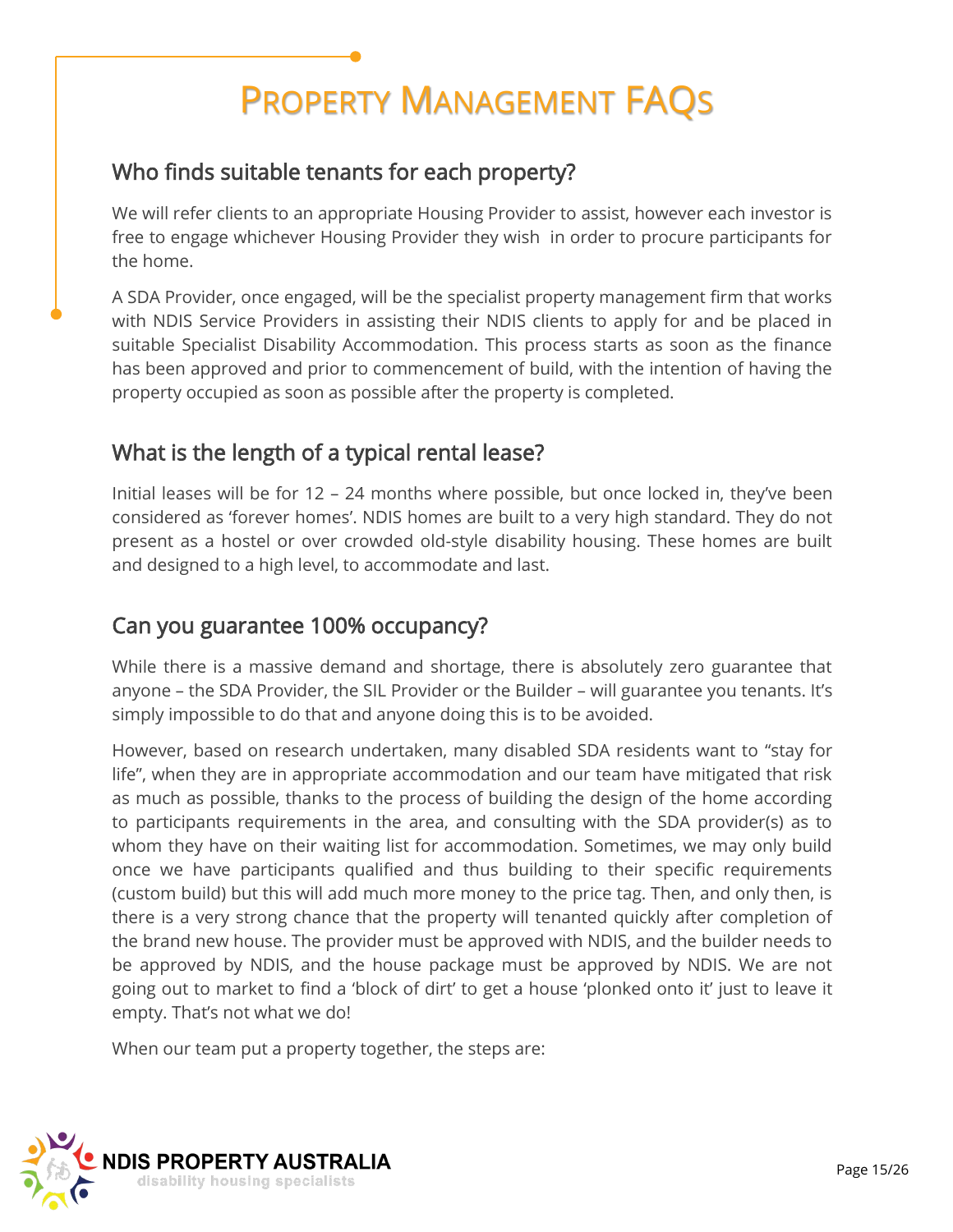- Coordinate with the care organisation and meet the need where they have existing demand
- Test demand in new areas by placing ads to get interest or applications from tenants.
- After establishing demand, we first need to find land that comply with the NDIS specifications
- After identifying sites we then need to confirm that the location meets the requirements of the care organisations
- Determine the right house design wanted by the care provider can be placed on the land.
- Present property package to our investors (i.e. you)
- Take sales advice deposit from investor.
- Have the sales contracts for the land and construction drawn up from the land developer and the builder. Note: we have fixed price contracts with zero variations allowed to eliminate any surprises during construction.
- Contracts signed and returned to the builders and you enter the standard finance period before moving onto unconditional.
- Upon moving to the land settlement or slab phase of construction, the care provider needs to be engaged by the investor to begin the process of vetting tenants on-boarded into the SDA. This gives them about 6-9 months to have tenants prepared and ready to move in on completion of the new home.

What we say to anyone looking at investing in NDIS property, is that the absolute WORST CASE SCENARIO, is that the house can be rented on the open market at market rate, eg \$500/w, if there are no participants available to rent the brand new home. Yields would be about 5.0% pa usually, but the likelihood of this happening is very unlikely. The demand right now, is very strong, especially in Queensland as the program is quite new and there are many more participants than properties. If you are building a NDIS home in an area where there are 40 people on the waiting list to find accommodation, then the chances of having a vacant home funded by government with free 24/7 care provided for free, is impossible to fathom.

# What happens if I lose a Tenant?

Like all ongoing investment property ownership, there is always the risk of losing a Tenant. Although research has shown that once someone with a disability finds a home they are happy with, they don't ever want to move. Once your property has been enrolled and tenanted initially, the NDIS has allowances for vacancy payments (NDIS SDA portion only). The amounts covered are for up to 60 days for properties with 2 or 3 participant rooms, and for up to 90 days for properties with 4 or 5 participant rooms.

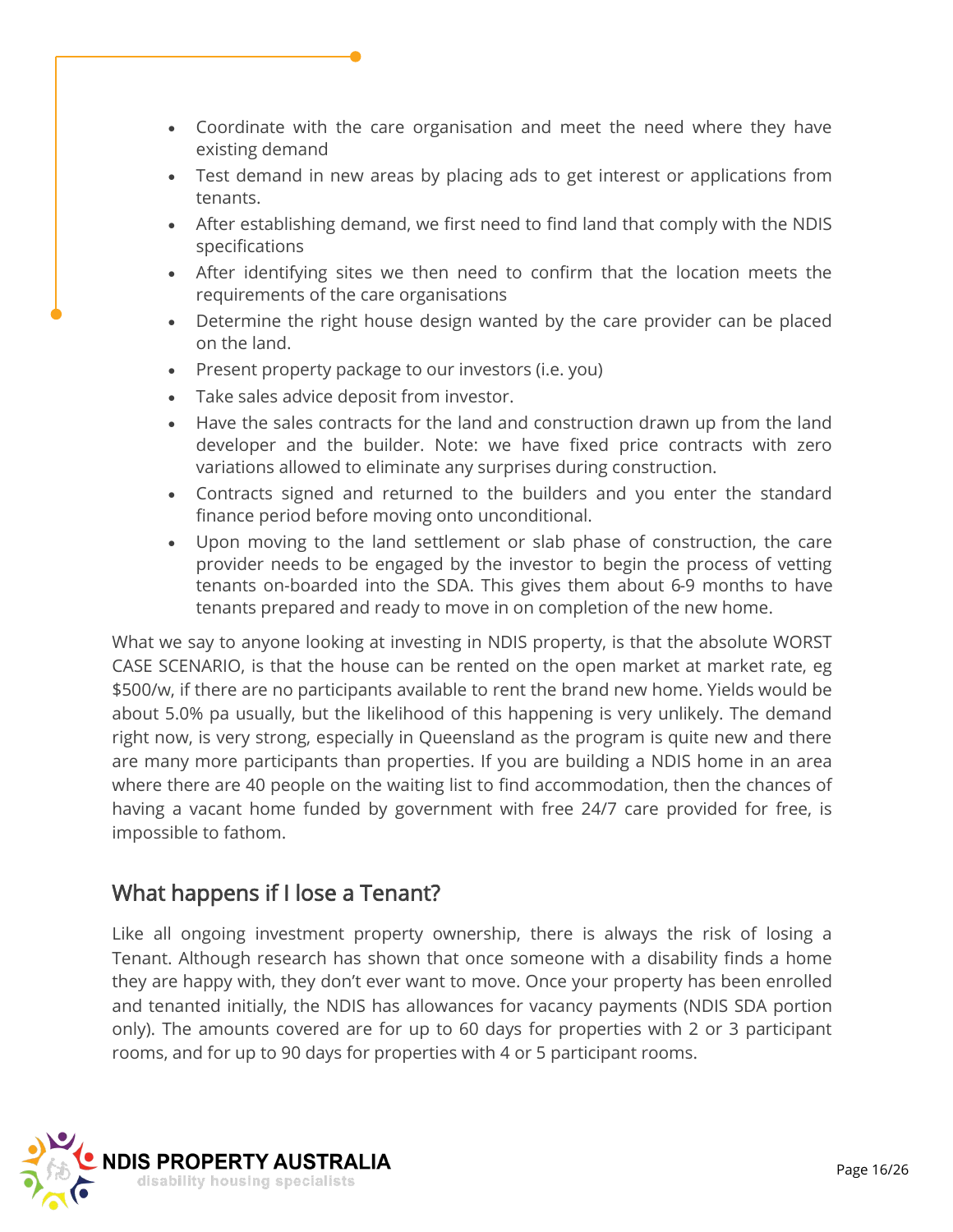# Can I as an investor lease out my property through a local Real Estate Agent?

A SDA home must be managed by a property manager that is registered SDA service provider under the NDIS. There are very strict practices that have to be adhered to when working with people in the disability sector and only an authorised SDA provider can manage your property.

The properties are leased directly to the Participant so that SIL and other Service Providers can continue their high-care services without the organisation worrying about leasing or property management requirements.

#### How does the lease agreement work?

With a non SDA Home, you work with a Local Real Estate Agent to help find you a suitable tenant. You sign a lease management agreement with the Agent so they can then find a tenant and then sign a lease agreement with the Tenant on your behalf. With a SDA property it is slightly different. A SDA Provider will hold a Head Lease, which enables them to sublet the property to suitable SDA approved Participants (tenants).

#### Is the landlord responsible for furnishing the property?

It would be unlikely that a complete furniture package would be required, as most Tenants would have their own furniture for their bedrooms, but we would suggest there might be some furniture required for the shared spaces. Each home would have different requirements, but we believe an allowance of \$5,000 - \$10,000 for items like a fridge, washing machine, table and chairs and lounge would be wise.

# Who is responsible for maintenance and the associated costs?

It is generally understood that Tenant's will look after their own maintenance of the home, but it is suggested that a Landlord look after lawn mowing and basic garden maintenance. The Landlord is responsible for all other normal maintenance as per any other investment property. The Tenants would be responsible for damage caused to the property.

#### Who is responsible for utilities?

The Tenants are responsible, but it is advised that the Landlord connects utilities such as NBN and electricity in their own name and bill the ongoing costs back to the Tenant's, as it will be hard to get connections made to the home with 3 or 4 separate Tenant's.

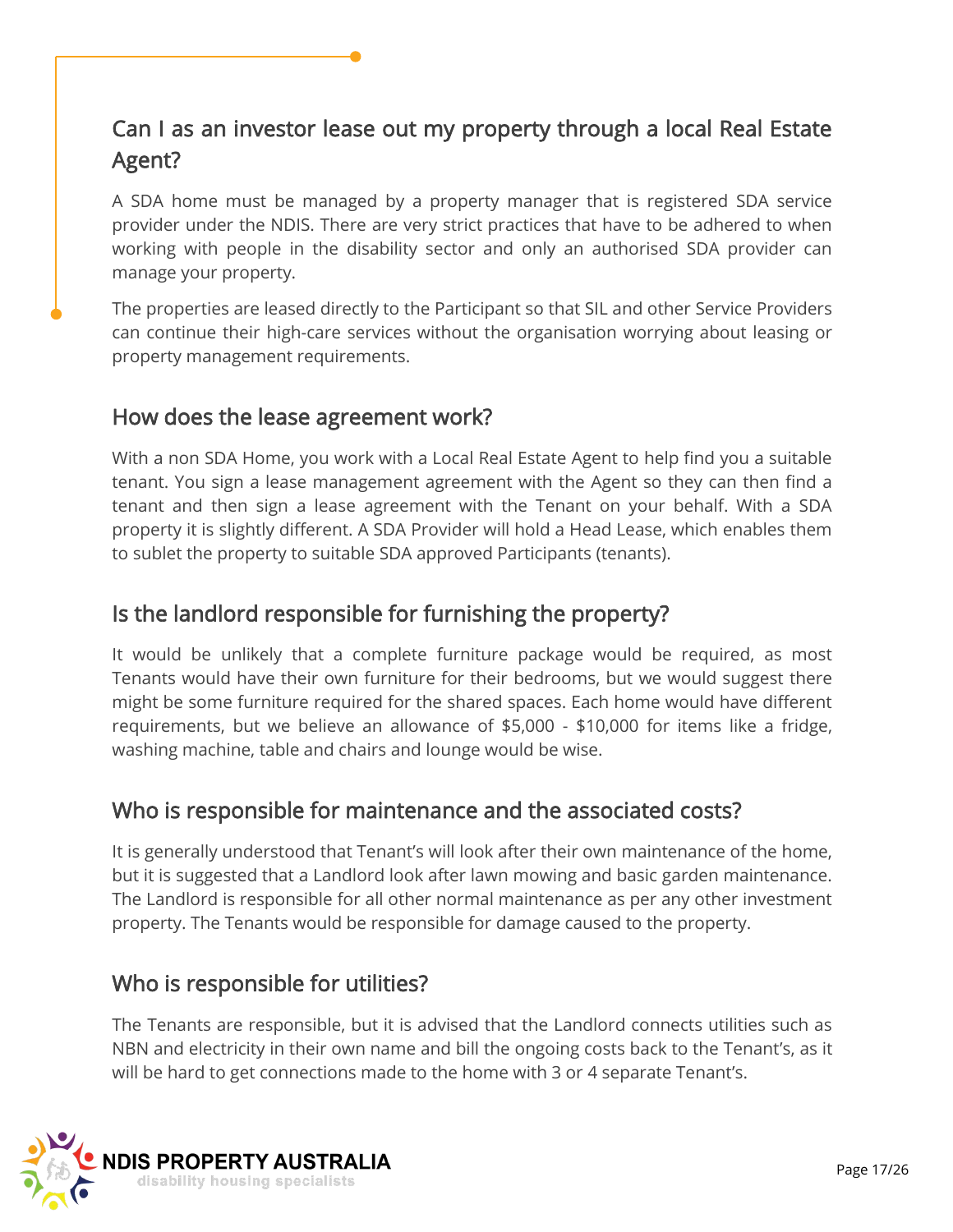#### What's the estimated time to get tenants into my property?

Unlike a non SDA style home, there are many factors at play when looking for and securing an NDIS-SDA approved Tenant. Location of the Property, suitability of the style of property in that area, demand for that style of home with a suitable tenant and current Government "red tape" are just some of the factors come into play. The process of looking for a Tenant starts before the build has even started. We work closely with Service Providers, most of whom have Participants on file, but there can be many factors that can delay this process also, as they may not yet have SDA funding approval on their Care Plans, or they may need to move out of current accommodation which may take time to transition across. There are still some challenges with the current NDIS structure and speed of delivery, but we are doing our best to push as hard as we can to get a tenant in every one of our homes.

#### Does the SDA Provider have tenants lined up to move in?

Most likely, yes, but there are no guarantees. With careful planning and working with an efficient provider, and the vetting in advance of potential participants, one would hope that tenants will be ready to move in on completion of the new home. However there is no guarantee that this will always happen on day one, and one must assume a short period of time between house completion and transition to bring the participants into accommodation. This all depends on the area chosen and the number of participants in the waiting list.

#### What happens after the first 24 months?

Leases between the SDA provider and the participant are normally for 2 years. These new homes are very sought after as many disabled people are currently living in less desirable accommodation like nursing homes, hospitals or low standard living accommodation so are likely to stay for an extended period. The lease is extended based on all participants living happily together. It is up to the SIL to ensure all tenants are happy and if not, move participants in or out to provide the best outcome for the participant and the household.

#### How does the lease agreement work with more than one tenant?

A separate lease agreement is signed with each tenant, and these are usually for a 2 year lease.

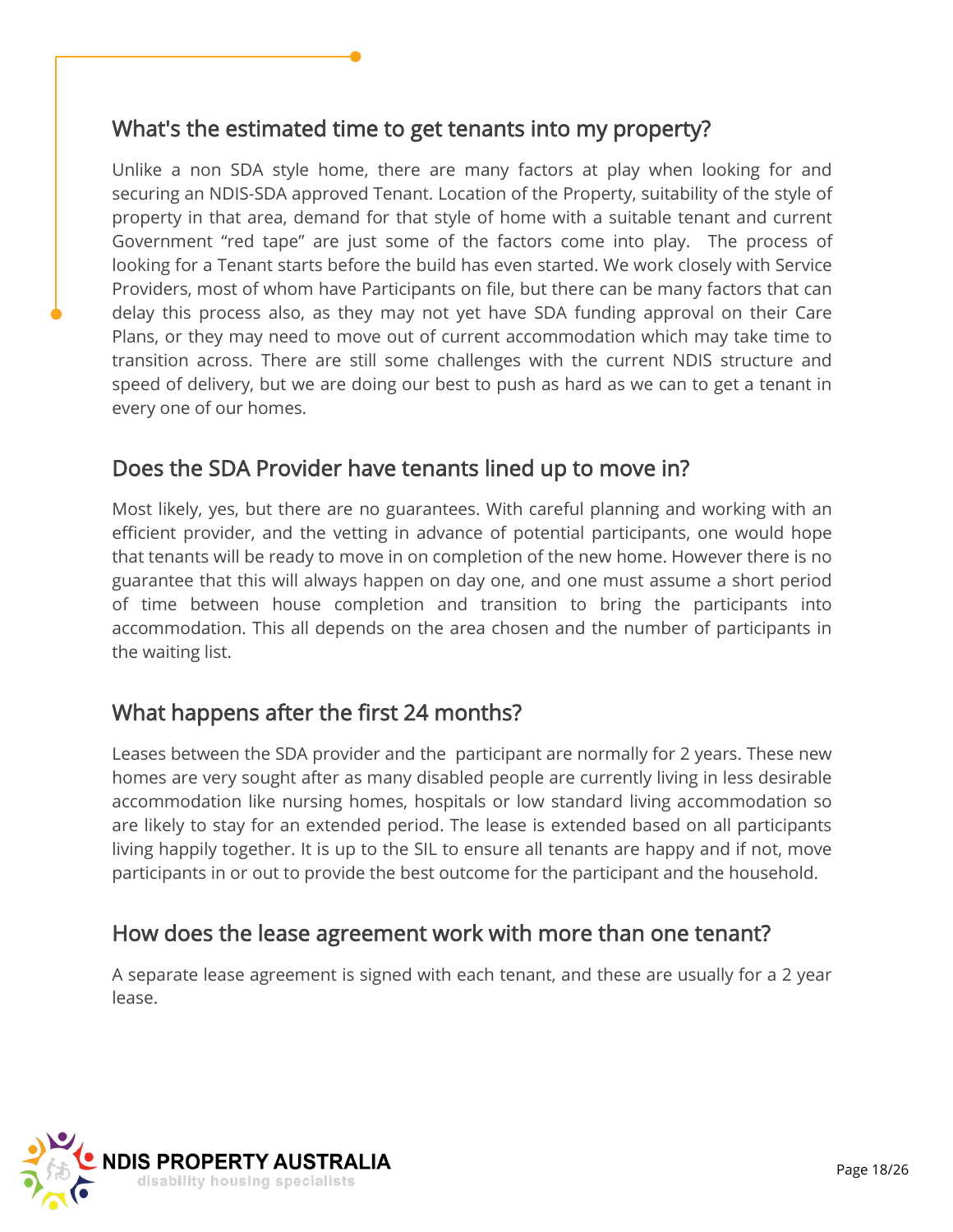# Is there a bond payable by the tenant for a SDA Property?

Currently in QLD there is a bond payable when letting a SDA property, although Queensland has yet to incorporate specific legislation surrounding SDA with the RTA. With multiple tenants, at present, all are handled under a rooming accommodations agreement where all are charged separately per room and not as part of a single lease arrangement. The bond fee will be the equivalent to four weeks rent for each participant per room (which is the participant contribution amount only, the NDIS payment is not factored for bond calculation).

# Does the NDIS PROPERTY AUSTRALIA (NPA) home improve the service delivery to the Participant?

Each of the homes that NPA builds are modelled to improve the comfort and privacy of both Carers and Participants, whilst improving safety and functionality within the home. This allows Service Providers to better support and care for their Participants, whilst ensuring the comfort and convenience of team members who deliver the services and care.

#### Will the property suit the Participant's unique needs?

Most of the time, yes. NPA provides tailored accommodation solutions that are unique to each Participants disability and care requirements. We emphasize the word "most" because one must remember that the Participant isn't going to sign a "life long lease" and that they may move on to another property or location after their lease ends, like any rental property. The number of participants or types of participants that will live in the home depends on future needs of future participants, which may change.

#### What makes a forever home for NDIS tenants?

NDIS homes are built to a very high standard. They do not present as a hostel or over crowded old style disability housing. These homes are built and designed above a spec home, built to accommodate and last.

# Can my property be converted back to a regular home?

Yes, if you wish, your property can be easily used as a standard home.

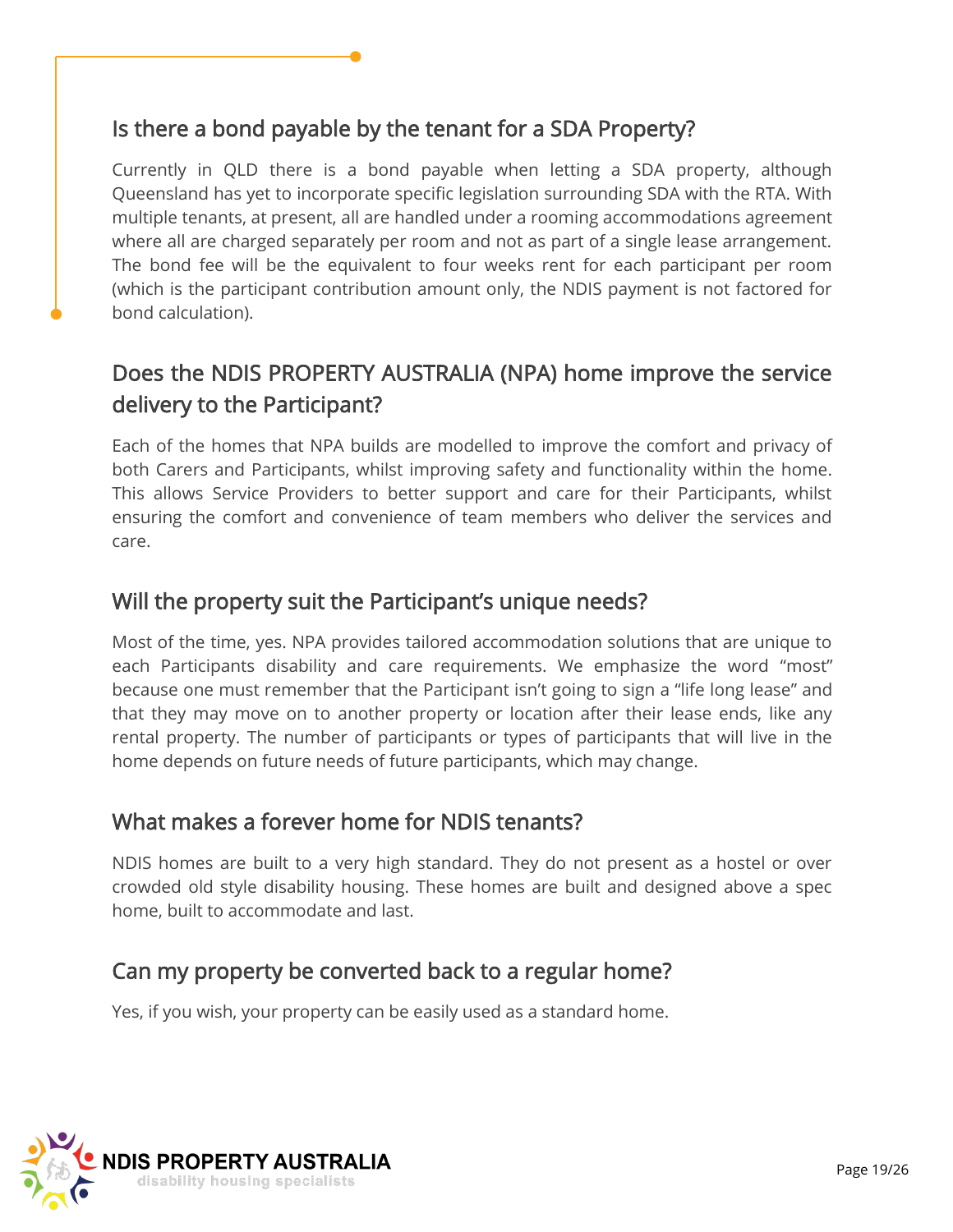# FINANCE FAQS

# Is there anything special I need to do/set up when purchasing a SDA investment property?

A Family Trust is worth considering for holding this type of investment due to its tax benefits, but we suggest you speak to your Accountant or Financial Advisor for advice. We can refer you to a planner, accountant or broker to assist.

#### How can I get a property investment loan from a lender?

Some lenders have become lenient when it comes to lending money for SDA projects and property. Besides providing home loans for participants, lenders are encouraging investment loans for family, friends or any interested investor. Since there is a 20 year rental backing from the government for SDA property, lenders should be willing to lend to investors with a deposit of 20%, but we still recommend investors have a large amount of cash available to consider this opportunity. Here are some ways you can get a loan approved for SDA funding:

- Find an SDA compliant builder who knows the requirements of the participants.
- Get a deposit of at least 20% so you do not have to pay LMI.
- A good credit history.
- Exceptional credit score
- Stable employment with good income.
- Build a house that has an adaptable design to accommodate people with different disabilities

#### How much can I borrow?

Borrowing to build a Specialist Disability House is generally limited between 60% to 80% as this is a niche segment that is still growing. Furthermore, you might be able to borrow more if you plan to invest in a property that requires more improvements according to the SDA Design Category. In theory, you can borrow up to 80% of the total cost of land and construction (but assume 70% LVR as the norm).

We reiterate, in the word 'theory' because lenders are few and far between and it's going to take time for most lenders to open up to this NDIS sector for residential lending.

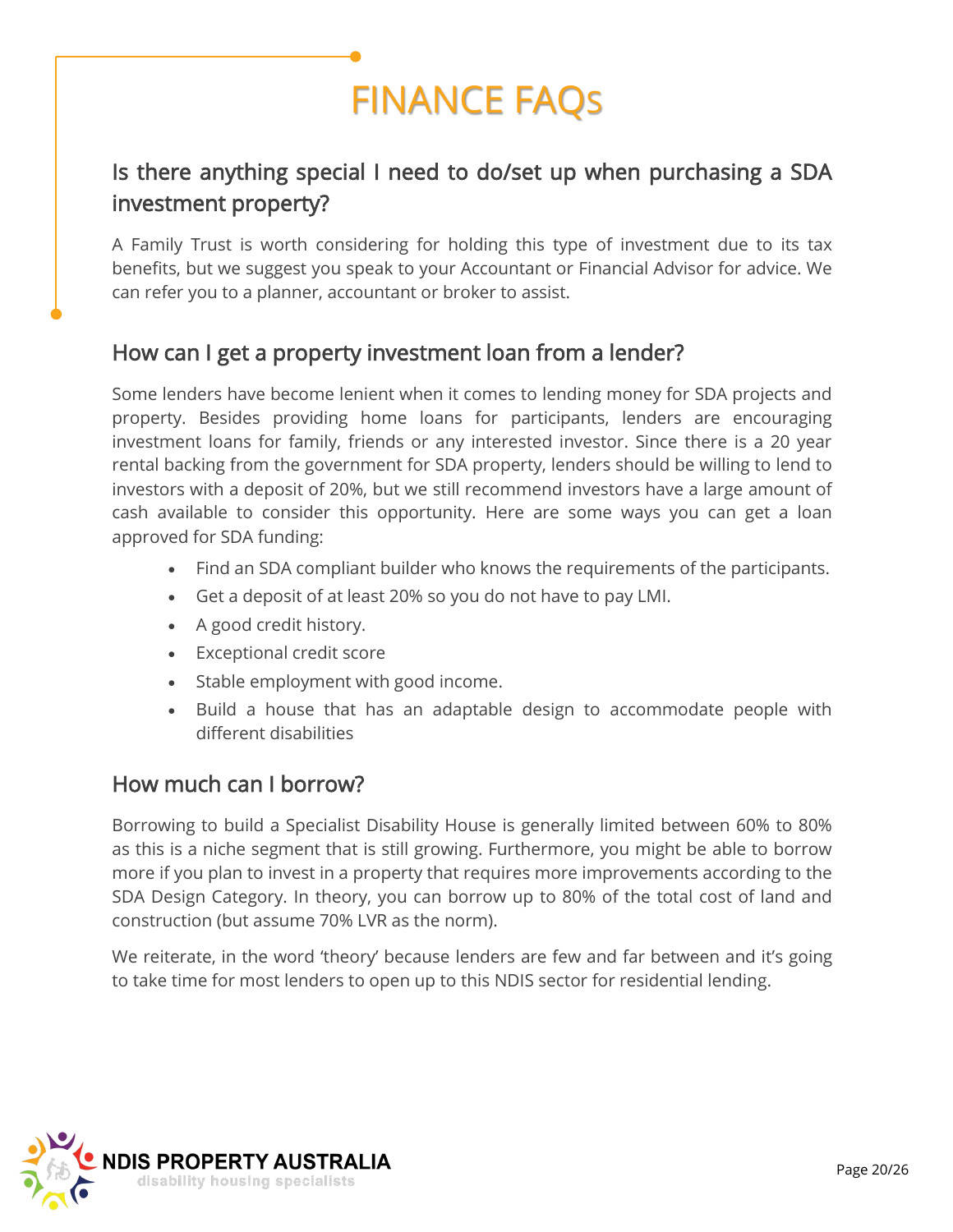# What are the challenges of getting a home loan?

Since this is a niche area of finance for lenders to be in, investors are bound to face some challenges as a borrower:

The biggest challenge is that the banks generally do not lend for NDIS. Usually you would need to go through a non-bank lender, and even then it can be difficult to find a funder. Then, it is rare for them to offer construction lending for NDIS.

It is recommended that investors have between \$250,000 – \$350,000 cash and or equity that can be redrawn from existing property, to obtain a new home loan with a lender.

As the requirements for Specialist Disability Housing are quite specific, the cost of construction might exceed the final value. The property may become overcapitalised. This happens quite a lot if it's a custom build due to provider requests of the builder, prior to building for the participants.

Other challenges to getting a home loan:

- The property is only made for a specific niche of people, so it might be harder to sell later on.
- Lenders generally do not prefer to lend to long terms leases to tenants. They would rather see you sell the property.
- Since the property is extremely specialised (i.e. a normal abled tenant would generally not live there), some lenders might not accept it as security.
- There could be problems with valuations as the property might be valued as a normal housing and will not account for the special modifications made to it.
- The construction has to be compliant; signed off by a SDA design certifier.
- There could be vacancy rates if the tenant moves out, while waiting for a new tenant to come in.

# What about Capital growth and resale of the property?

Often we are asked about capital growth; it is our logic that the property will attain land value and should achieve similar growth as per other homes around it. Aside from wider passageways, and doorways and other features, it is very easy to turn the dwelling into one that any family could comfortably live it. Based on this logic, we are of the opinion (opinion only) that your SDA property will escalate in value and achieve capital growth during the life of the investment. If the location achieves say an average of 3% per annum, there is no logical reason why your SDA home should not achieve a similar growth or the same growth.

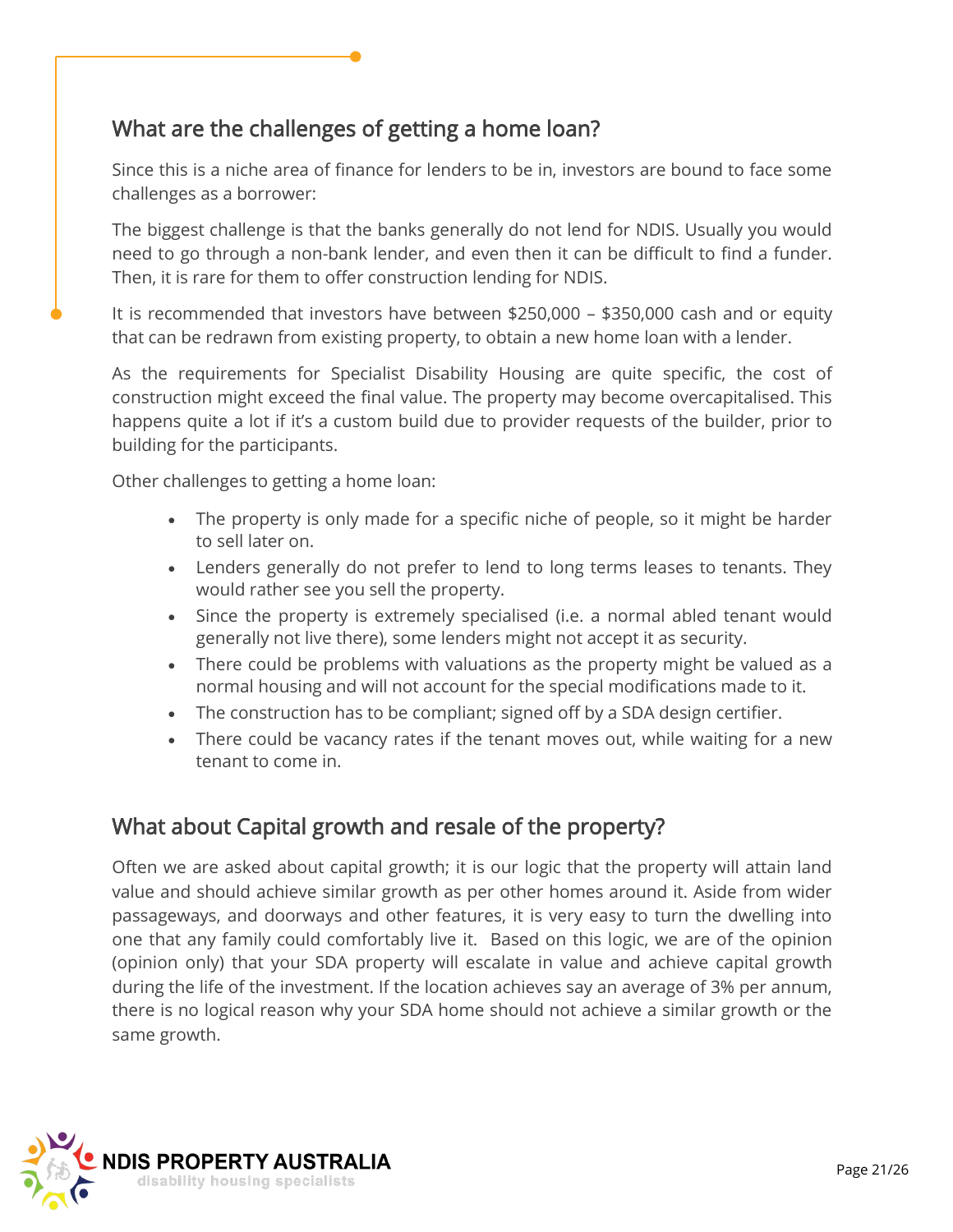Yes, upfront it costs more to build and taking this into consideration, especially if sold as a SDA dwelling, your investment should hold its value. After 10 years it should have achieved capital growth, however investing in a SDA property is investing for very high rental yields and secondary is the bonus of capital appreciation.

#### What happens after 20 years?

The investor can sell the property as per standard Real Estate legislation requirements. The investor also has the option to roll over their agreement and continue the NDIS as existing NDIS stock once the 20-year period is up. Otherwise, to convert the home to a normal home is about \$7,000 to \$10,000 in today's prices.

# Can I purchase a SDA property through a SMSF?

Yes, you can, but if borrowing only as a single contract. This would normally mean you would need to purchase the property in cash from your SMSF. Only single contract purchases can be purchased in a SMSF, not a two-part contract purchase.

# What is the difference between a one-part and a two-part contract purchase?

Two-part contracts are very common when purchasing house and land packages. Buyers usually sign a contract with the land developer for the land component, and then a separate contract with the builder for the build component. Buyers are required to settle on the land portion, and then pay 'progress payments' during construction. Progress payments are essentially a 'drip feed' of payments made to the builder over the course of construction to fund the works (eg: materials and labour). At key milestones along the way (eg: slab, frame, lock-up), buyers will be required to make payments based on the predetermined percentages of the build contract price.

One-part contracts are more common when purchasing apartments and townhouses. Buyers sign a single contract, covering both the land and building component. A deposit is paid upon contract signing, and then the balance of the property price is paid at settlement.

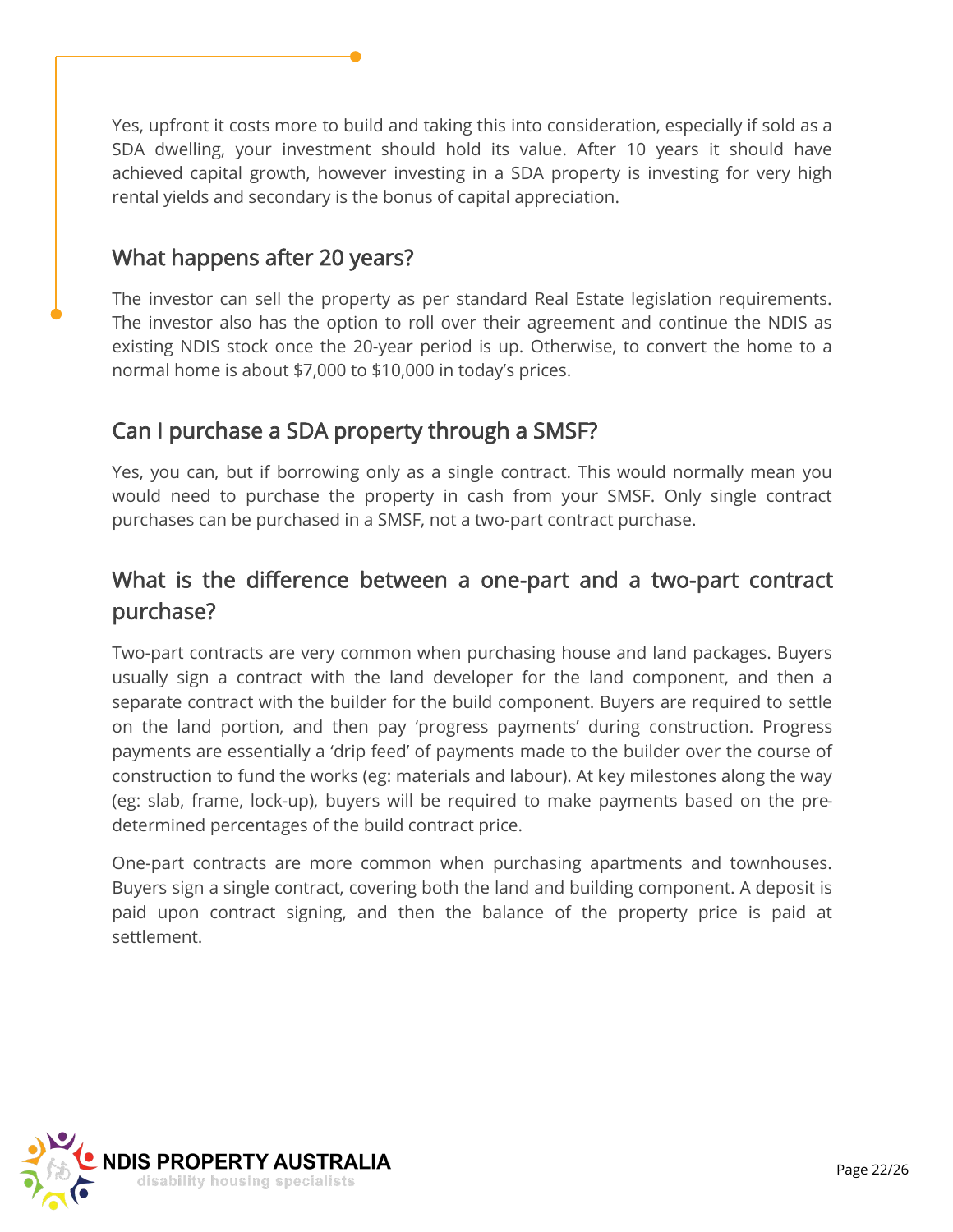# Do you help with SMSF investors who want to buy NDIS property?

SMSF investments in NDIS seems to be a hot topic currently. We are getting a lot of buyers with large amounts in super exploring the idea of NDIS. Yes we can assist. We can refer clients to SMSF funders who will do a one-part contract for House & Land packages and we help facilitate this as a property advisor only. We recommend SMSF investors have at least 33% of the House & Land contract price, plus additional costs such as stamp duty and holding costs etc. This would amount to over \$250,000 as an SMSF balance minimum, ideally at least \$300,000.

Please consult your accountant for further advice as we are not financial advisors.



.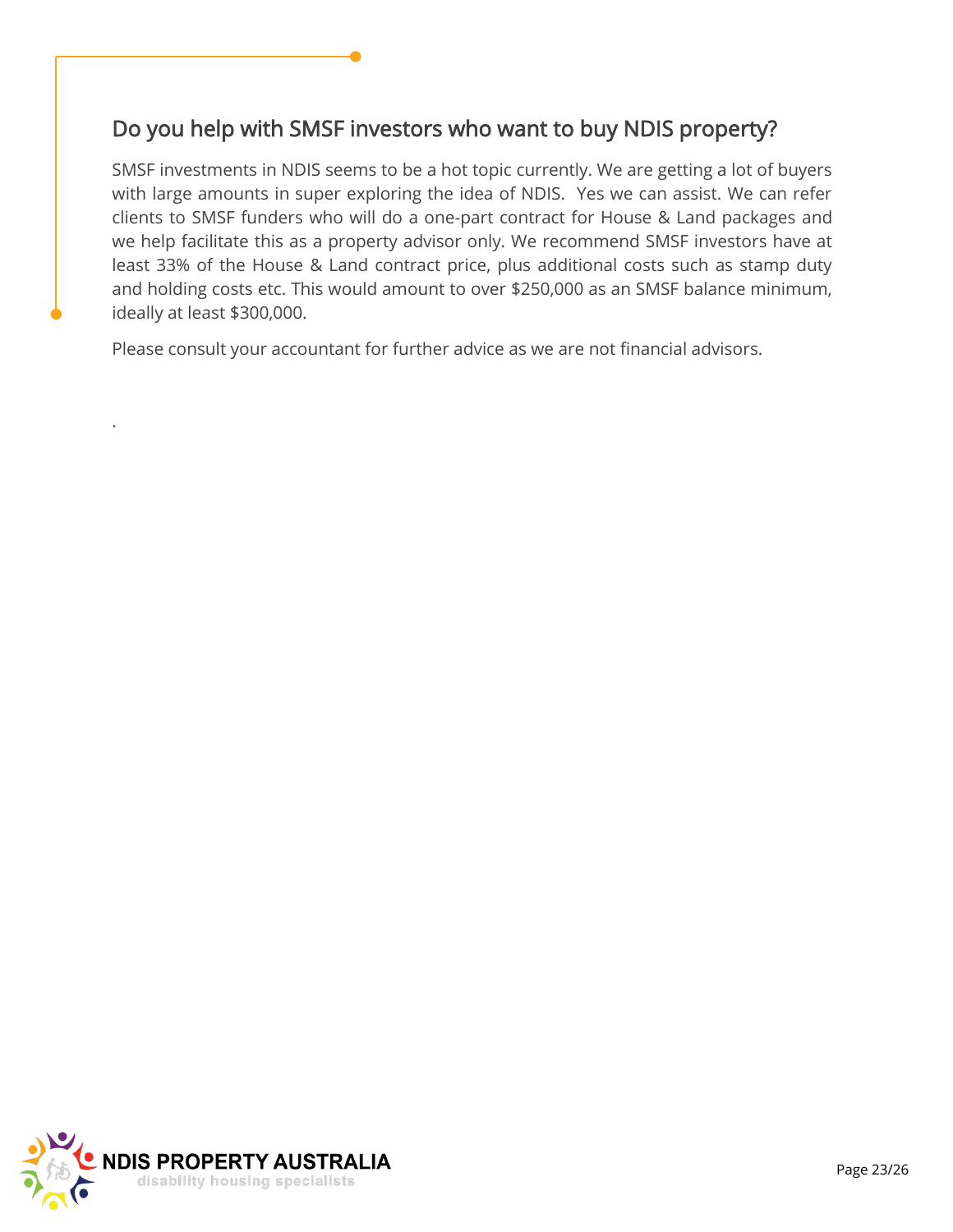# ABOUT US FAQS

# Do you sell your own properties?

No. We don't have any vested interest in any developments or properties we recommend to clients. We are not builders or developers. We are effectively a builder broker and investors' agency. As an independent advisory business we can assist you along your NDIS property journey and help you find the best properties to match your goals and financial capacity.

#### Do you own a development company or finance brokerage business?

Again, no. We are at arm's length from any property source, and that way we can select the best products, suppliers, and services for you at any given time. Ultimately we source properties, but we also give building, development and investment advice in NDIS property.

#### Do you only advise on properties in certain areas only?

No. Whilst our supply and demand research will point us in certain directions, there is no fixed connection or tie to any particular area. However, we do have professional opinions as to where an astute NDIS investor should get into, and this is based solely on demand and land availability as well as opportunities that arise. If there is a property type or a property area that fits your goals, criteria and needs then we will assist and source it.

# There is so much contradictory information about NDIS property investments out there, how do I know who to trust?

That's a very good question, and one that is very commonly pondered! The key is to look at who is supplying you the information. If it is someone who has a vested interest in selling you their product or service they are very rarely impartial or balanced. We however are completely independent and only offer advice that is specific to your unique situation. We are not and never will be a "one size fits all" organisation.

#### NDIS property investment all looks so complicated, so what is the easiest way to get started?

Let's not beat around the bush, It can be pretty complicated and daunting – especially the first time. There are also many people who have lost money by rushing into the market unprepared. That is why we exist. Our job is to work with you in putting together your

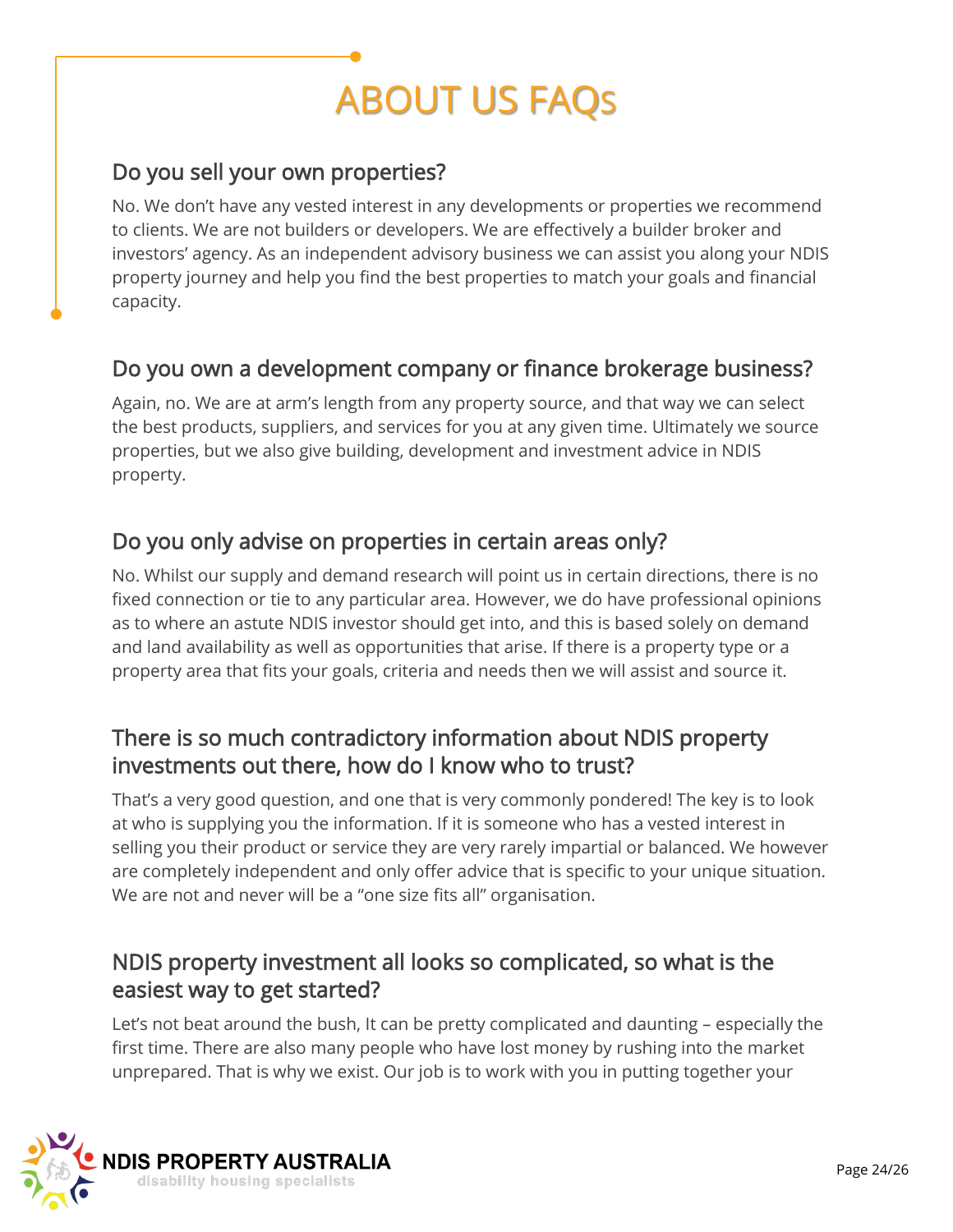team of advisers who have your best interests at heart! Our strong suggestion would be to give us a call, or drop us an email and we can have a relaxed and informal chat about where to go from here. It is an exciting and rewarding journey. You do however have to "bite the bullet" at some stage and start!

# I am worried that by asking a few questions I will be exposed to "highpressure" sales people, is this a valid concern?

This is a valid and justifiable concern. Whether you come to us directly or from another business, we will maintain a level of professionalism to ensure you are comfortable with the entire process. We act as the "buffer" between the sales people and you. We only go to the market when we know what we are looking for and therefore we are the ones who are in control. Moreover the approach that these organisations will take – with us as your adviser involved every step of the way – is very different!

Disclaimer: NDIS PROPERTY AUSTRALIA PTY LTD, a subsidiary of BUILD NEW HOMES AUSTRALIA (Corporate Real Estate Licence No 4417552), has prepared information on this email that is general in nature only. It does not take into account the objectives, financial situation or needs of any particular person. You need to consider your financial situation and needs before making any decisions based on this information. BUILD NEW HOMES AUSTRALIA & NDIS PROPERTY AUSTRALIA, its employees, contractors, referral partners, & other related entities, are not licensed financial advisors and are not liable to any person or entity for any damage or loss that has occurred, or may occur, in relation to that person or entity taking or not taking action in respect of any representation, statement, opinion or advice referred to herein. You should seek